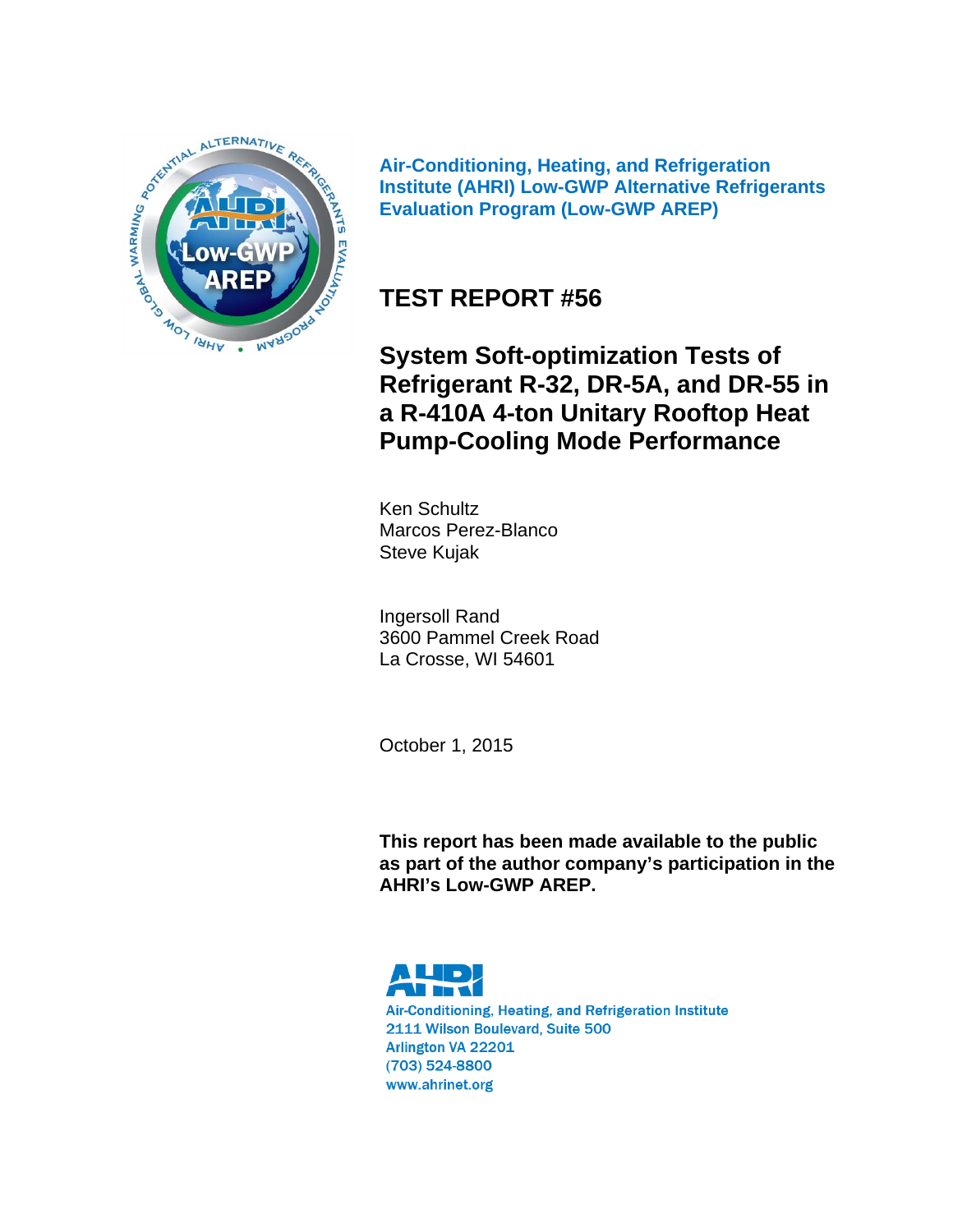

# **INTRODUCTION**

This report documents tests performed on a 4 RT (14 kW) rooftop heat pump to evaluate the performance of lower GWP refrigerants as alternatives to R410A in unitary air-conditioning and heat pump equipment. Tests were run with, in order, R410A (baseline), DR-55, R32, and DR-5A. Compositions and GWPs are listed below in Table 1. The unit was run at the rating conditions specified in AHRI Standard 210/240 for both cooling and heating modes. In addition, the unit was run in cooling mode at ambient temperatures from 65°F to 125°F (18°C to 52°C). The tests were performed in controlled ambient chambers at Ingersoll Rand/Trane's La Crosse Development Laboratory in La Crosse, Wisconsin, from late-May through early-August 2015. *This document reports only the cooling performance; the heating performance will be submitted later.*

|              | Table 1. Refrigerants tested, with compositions and global warming potentials (GWPs). |                         |      |
|--------------|---------------------------------------------------------------------------------------|-------------------------|------|
| name         | composition $(\%$ wt)                                                                 | $GWP (AR4)$ $GWP (AR5)$ |      |
| <b>R410A</b> | 50% R32 / 50% R125                                                                    | 2088                    | 1924 |
| <b>DR-55</b> | 67% R32 / 7% R125 / 26% R1234yf                                                       | 698                     | 675  |
| <b>R32</b>   | 100% R32                                                                              | 675                     | 677  |
| DR-5A        | 68.9% R32 / 31.1% R1234yf                                                             | 466                     | 466  |

The thermodynamic properties of R410A and R32 are based on NIST's REFPROP  $v8$ .<sup>1</sup> The thermodynamic properties of DR-55 and DR-5A are based on REFPROP v9.1 using mixing parameters for the R32/R1234yf and R125/R1234yf pairs provided by DuPont (now Chemours).

# **DETAILS OF TEST SETUP**

# *Description of Baseline System*

A standard production Precedent™ packaged rooftop heat pump, model WSC048E3ROA1J, manufactured by Trane, was chosen for refrigerant testing purposes. The unit is rated at a net cooling capacity of 48,500 Btu/hr (4.04 RT, 14.2 kW) at a SEER of 13.0 Btu/W·hr (SCOPc of 3.81). The catalog refrigerant charge is 9.0 lbm (4.1 kg) of R410A. The unit is driven by a fixed speed scroll compressor (Alliance, model SXA044B2BPA, with a displacement of  $0.00148$  ft<sup>3</sup>/rev or 2.56 in<sup>3</sup>/rev (0.0419 L/rev)) lubricated with Emkarate RL32H POE oil. The indoor and outdoor heat exchangers are of aluminum-fin/copper-tube construction with fixed speed fans.

# *Description of Modifications to System*

The original factory-installed fixed TXVs for cooling and heating were both replaced with adjustable TXVs of the same size. Additionally, a variable frequency drive (VFD, Trane TR200 P5K5) was installed to allow the compressor speed to be varied so that all refrigerants could be

<sup>&</sup>lt;sup>1</sup> The descriptions of R410A and R32 have remained unchanged moving forward to later versions of REFPROP.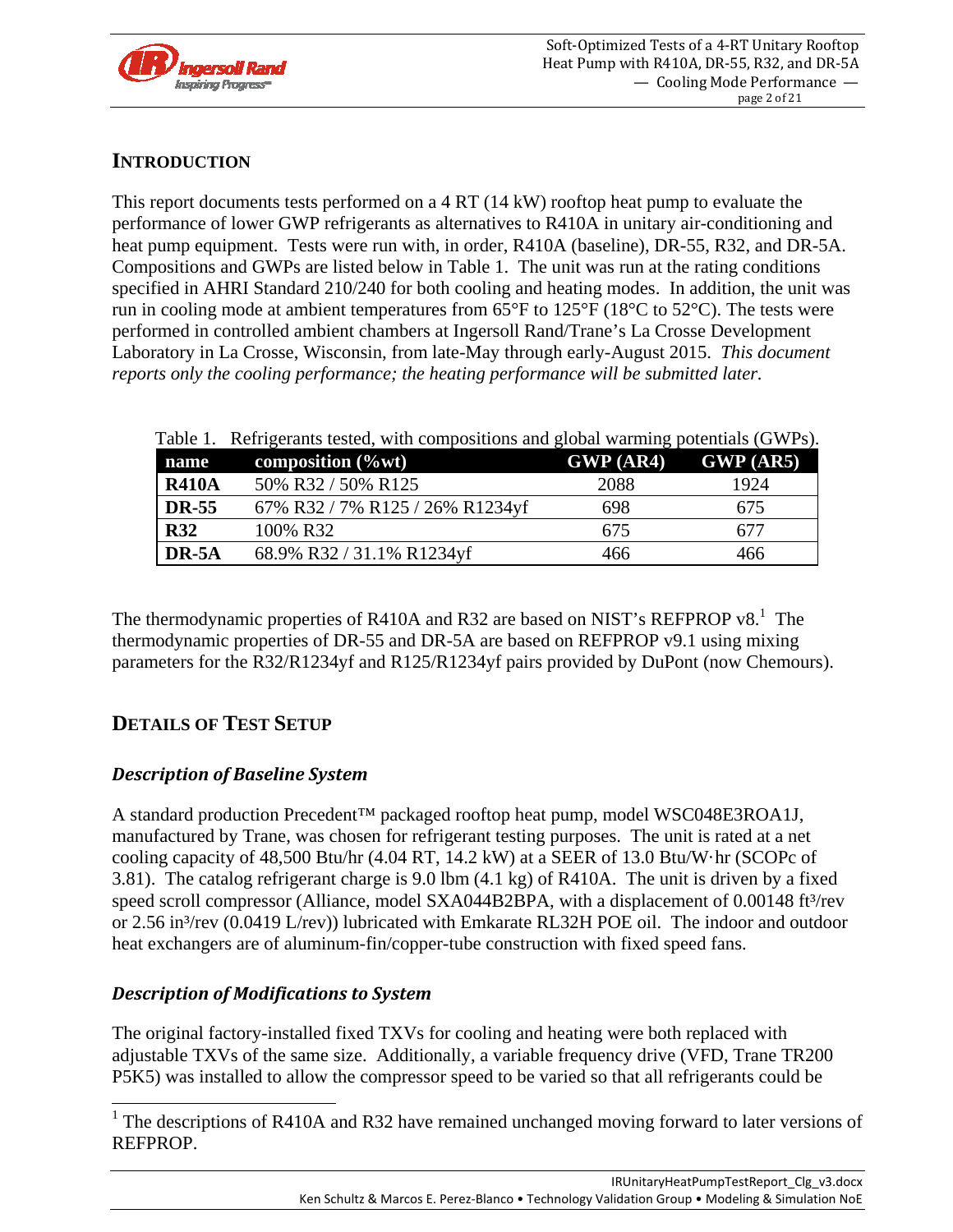

tested at the same capacity. Measurement of input power was made upstream of the VFD, however, the efficiency of the VFD is essentially constant over the range of power and speeds tested (cataloged as 0.97). The VFD was in place for the baseline measurements as well, so it has no effect on the comparisons between refrigerants. The original compressor lubricant was not changed.

# *Description of Tests Conducted*

The method of test was consistent with Appendix M of AHRI Standard 210/240 with Addenda 1 and 2 (2008/2012), with operating conditions generally held within tighter tolerances. The indoor (ID) airflow rate was fixed at the catalog value of 1600 scfm for all tests.

Figure 1 shows a diagram of the Precedent unit. In this diagram, the reversing valve is in the cooling mode position. The points in the cycle at which measurements such as pressure and temperature were taken are indicated on the diagram. The accuracies of the various instrument types are listed in Table 2.

| measurement                                                                                           | accuracy               |
|-------------------------------------------------------------------------------------------------------|------------------------|
| thermocouples (uncalibrated)                                                                          | $\pm 1$ <sup>o</sup> F |
| RTD sensors (calibrated)                                                                              | $\pm 0.1$ °F           |
| air-side pressure differences (calibrated)<br>Rosemount 1151DP3S12 (30 inH <sub>2</sub> O full scale) | $\pm 0.075\%$ of span  |
| pressure transducers (calibrated)<br>Honeywell DS-750 (750 psi full scale)                            | $\pm 0.1\%$ full scale |
| refrigerant turbine meter (calibrated)<br>Flow Technology FT4-8NE00-LEAH4                             | $\pm 0.5\%$ of reading |
| electrical power (calibrated)<br>YEW WT230                                                            | $+0.1\%$               |

| Table 2. Instrumentation accuracies. |  |
|--------------------------------------|--|
|                                      |  |

The reported cooling and heating capacities were calculated from airside flow and temperature (dry bulb and wet bulb) measurements. For confirmation, capacity was also calculated from refrigerant side measurements around the indoor coil, providing a check on energy balance. Internal property codes, consistent with ASHRAE and NIST REFPROP descriptions, were used for calculation of air and refrigerant thermodynamic properties.

Tests were first run with R410A to establish the baseline performance of the unit. Refrigerant charge was varied in 0.5 lbm (0.23 kg) increments while operating at the AHRI "A" conditions, 80°F dry bulb/67°F wet bulb (26.7°C/19.4°C) indoor and 95 °F (35°C) outdoor. The catalog charge of 9.0 lbm (4.1 kg) fell near the peak EER while producing a condenser subcooling of ~15°F (~8 $\degree$ C). The compressor suction superheat was ~13 $\degree$ F (~7 $\degree$ C).

For each subsequent refrigerant, a refrigerant charge sweep was also run at the "A" conditions. The optimum charge was selected to maximize unit efficiency (EER/COP) while also matching the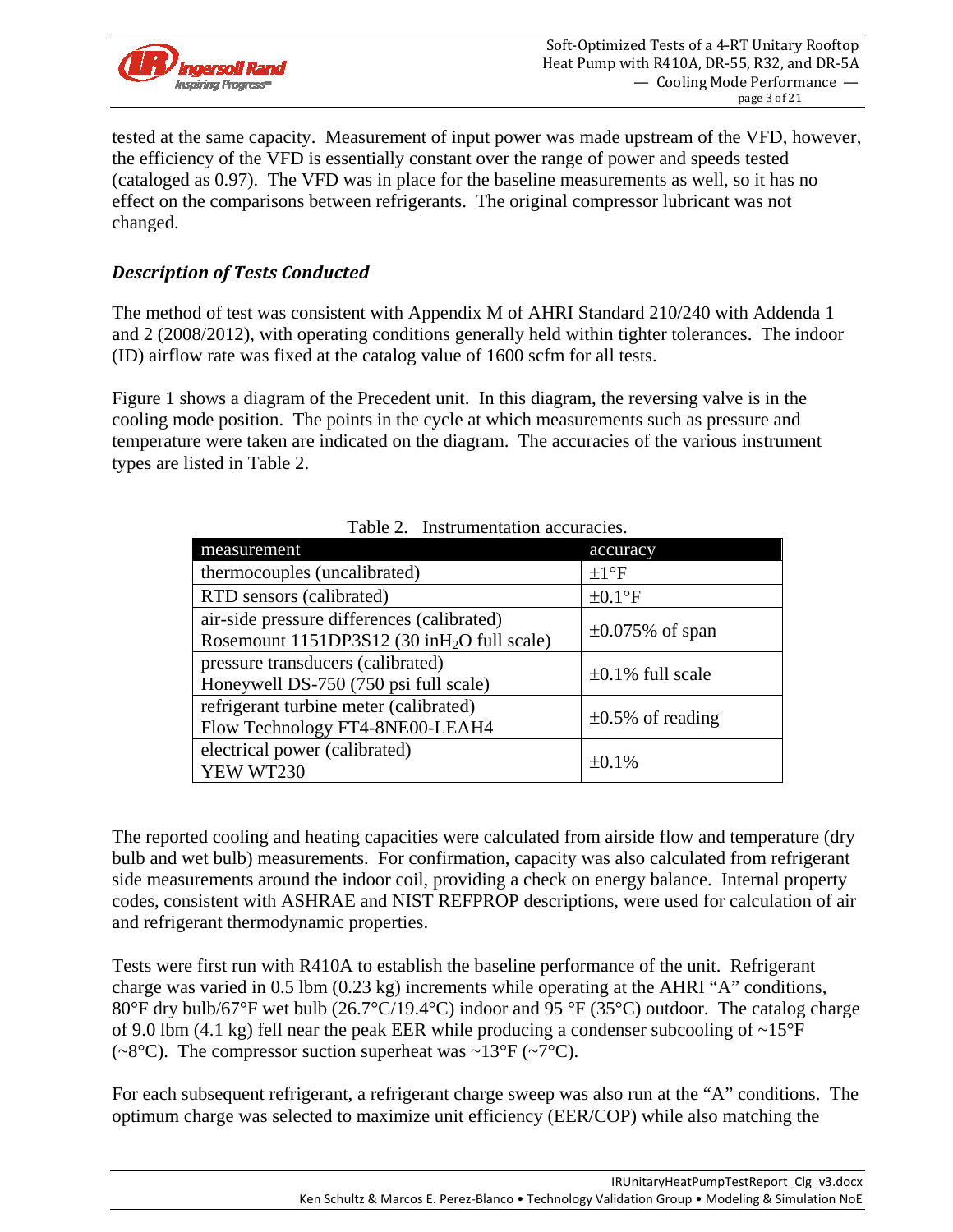

subcooling obtained with R410A ( $\sim$ 15°F,  $\sim$ 8°C). The TXV was also adjusted during the early runs to deliver the target compressor suction superheat obtained with R410A ( $\sim$ 13°F, 7°C).

Following selection of charge, runs were made to determine the appropriate compressor speed. The unit was run at the "A" rating conditions and the nominal 60 Hz input frequency to determine "drop-in" performance. If needed, the compressor speed was then adjusted to match the capacity obtained with R410A to within a target of  $\pm 1\%$ . This speed was then used for all subsequent tests in both cooling and heating modes.

A series of tests was then executed at the rating points called out in AHRI Standard 210/240 for both cooling and heating. In addition, tests were also run with the outdoor temperature varying in 10°F (5.6°C) increments from 65°F to 125°F (18°C to 52°C) to examine performance over a wide range of ambient temperatures. The indoor temperature was maintained at the "A" condition specification of 80°F/67°F (26.7°C/19.4°C). These tests were run with each refrigerant, using the selected refrigerant charge, TXV setting, and AFD speed.

# **RESULTS**

While running with R410A, the "A" point was repeated five times over the course of the test period to characterize repeatability (variability) of the test facility and unit. Shown in Figure 2, the maxto-min variation (computed as  $(\text{max-min})/(2 \cdot \text{ave})$ ) in capacity was  $\pm 1.2\%$  and  $\pm 0.9\%$  for EER. With DR-55, the variability in capacity was  $\pm 1.5\%$  and  $\pm 1.7\%$  for EER over five runs; see Figure 3. With R32, the variability in capacity was  $\pm 0.4\%$  and  $\pm 0.5\%$  for EER over four runs; see Figure 4. In the interest of time, no repeat runs were made with DR-5A.

Table 3 shows the optimal refrigerant charge for each refrigerant as identified from the charge determination tests along with the TXV and AFD adjustments made to match R410A superheat and capacity at the "A" rating point. R32 required the biggest adjustment to compressor speed, as expected. The resulting EERs are also listed. All three alternative refrigerants showed similar improvements in EER at the "A" conditions over R410A.

|               |              | along with the average capacity and EER obtained at the A                  |                       |                    |           |                     | <b>DOMIT TOT CACH.</b> |                     |
|---------------|--------------|----------------------------------------------------------------------------|-----------------------|--------------------|-----------|---------------------|------------------------|---------------------|
| <b>Refrig</b> | # of<br>runs | <b>Charge</b><br>(lbm)                                                     | <b>TXV</b><br>(turns) | <b>AFD</b><br>(Hz) | $\bf CAP$ | wrt<br><b>R410A</b> | EER                    | wrt<br><b>R410A</b> |
| <b>R410A</b>  |              | 9.0                                                                        |                       | 60                 | 50,241    |                     | 11.32                  |                     |
| <b>DR-55</b>  |              | 8.2                                                                        | 1 CW                  | 60                 | 50,213    | $-0.1\%$            | 11.81                  | $+4.3%$             |
| <b>R32</b>    |              | 7.25                                                                       | 3 CW                  | 55                 | 50,637    | $+0.9\%$            | 11.98                  | $+5.8%$             |
| $DR-5A$       |              | 8.2                                                                        | 3 CW                  | 61                 | 50,627    | $+0.8\%$            | 11.84                  | $+4.6%$             |
|               |              | CW is clockwise (in/closed), CAP is Capacity in BTU/hr, EER is in BTU/W·hr |                       |                    |           |                     |                        |                     |

Table 3. Refrigerant charge, TXV position, and compressor speed selected for each refrigerant, along with the average capacity and EER obtained at the "A" point for each.

Although we measured and report the superheat at the compressor suction, the feedback bulb for the cooling mode TXV is located at the common outlet of the indoor coil in this unit. The superheat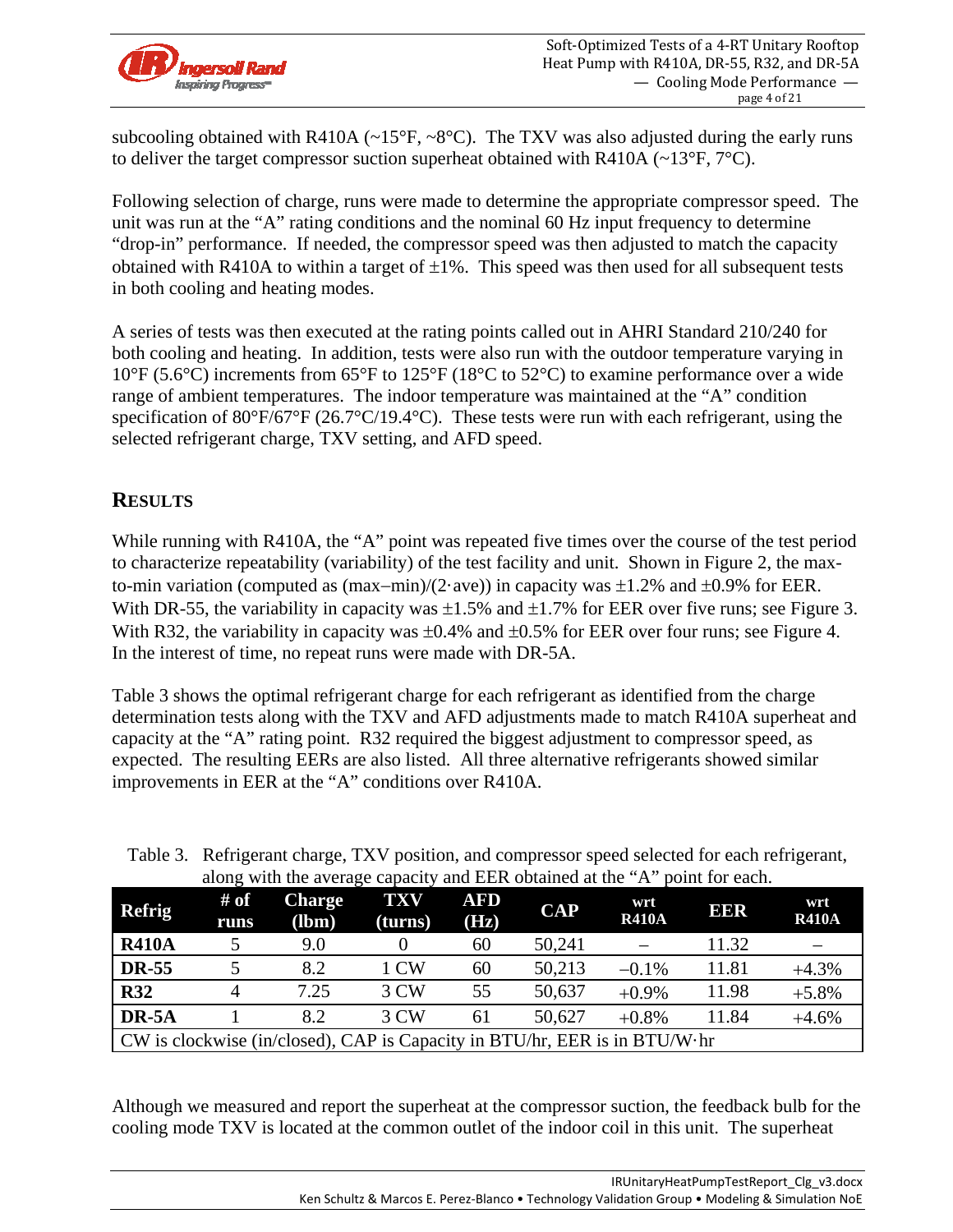

leaving the indoor coil is only  $\sim 1^{\circ}$ F with the additional superheat at the compressor suction contributed by the four-way mode switching valve located between the indoor coil and the compressor suction. A minimum of 1°F to 2°F of superheat is needed at the TXV bulb location to maintain stable operation. For R32, we needed to raise the compressor suction superheat to  $\sim 18^{\circ}F$ (10°C) to allow the minimum superheat at the TXV bulb location because its higher compressor discharge temperature results in a larger addition to the superheat across the valve.

The performance measured at the moderate "B" conditions (wet indoor coil with 82°F/27.8°C ambient temperature) and "C" conditions (dry indoor coil) are listed in Table 4. All three alternative refrigerants showed a slight 0.5% to 1.3% reduction in capacity relative to R410A, except for DR-55's 3% increase at the "C" conditions. These can be considered to be the same within the measurement variability. As at the "A" conditions, the three alternatives all produced improved efficiencies over R410A ranging from  $+2\%$  to  $+7\%$ .

The cyclic "D" test was also performed for each refrigerant as described in Section 3.5 of Appendix M to AHRI Standard 210/240. The traces of cooling capacity and compressor power draw during the final six minute "on" cycle for each refrigerant are shown in Figure 5 through Figure 8. In each case, the compressor power draw eventually settles to the steady-state value obtained during the corresponding "C" test after an initial mild overshoot.

The baseline R410A capacity does not quite reach the steady value achieved during the "C" test at the end of the six minute compressor run period. With DR-55, the unit gains capacity somewhat more quickly than with R410A and is just reaching the steady-state capacity at the end of the six minute compressor run period. DR-55 also provides a little more cooling capacity during the indoor fan run period after the compressor turns off at the 30 minute mark. This contributes to DR-55's lower degradation coefficient,  $C_{D}^{c}$ , listed in Table 5 below.

|               |                | raore : <i>Trouge</i> eapacity |                          |            | and <b>ELIX</b> columned at the <b>B</b> |              | .          | ~                   | DOMINI 101 CUCII. |                     |
|---------------|----------------|--------------------------------|--------------------------|------------|------------------------------------------|--------------|------------|---------------------|-------------------|---------------------|
|               |                |                                | $G_{\rm B}$              |            |                                          |              |            | ``C"                |                   |                     |
| <b>Refrig</b> | $#$ of<br>runs | <b>CAP</b>                     | wrt<br><b>R410A</b>      | <b>EER</b> | wrt<br><b>R410A</b>                      | # of<br>runs | <b>CAP</b> | wrt<br><b>R410A</b> | <b>EER</b>        | wrt<br><b>R410A</b> |
| <b>R410A</b>  |                | 55,861                         | $\overline{\phantom{0}}$ | 14.33      |                                          |              | 49,864     |                     | 12.93             |                     |
| <b>DR-55</b>  | 2              | 55,189                         | $-1.2%$                  | 14.77      | $+3.1%$                                  |              | 51,467     | $+3.2%$             | 13.87             | $+7.3%$             |
| <b>R32</b>    |                | 55,330                         | $-1.0%$                  | 14.99      | $+4.6%$                                  |              | 49,574     | $-0.6%$             | 13.50             | $+4.4%$             |
| DR-5A         |                | 55,603                         | $-0.5%$                  | 14.81      | $+3.3%$                                  |              | 49,201     | $-1.3%$             | 13.18             | $+1.9%$             |

Table 4. Average capacity and EER obtained at the "B" and "C" points for each.

Although capacity with R32 reaches the steady state value before the end of the six minute run period, its ramp rate is slightly slower than DR-55's, resulting in a slightly higher value of  $C_D^c$ . The unit exhibits the quickest capacity ramp rate when running with DR-5A, eventually exceeding the "C" capacity slightly by the end of the six minute run period and resulting in a very low value of C<sub>D</sub>. Combined with slightly higher EERs at the "B" conditions, the smaller degradation coefficients obtained with the three alterative refrigerants result in SEER ratings that are higher than R410A by 7% to 14%.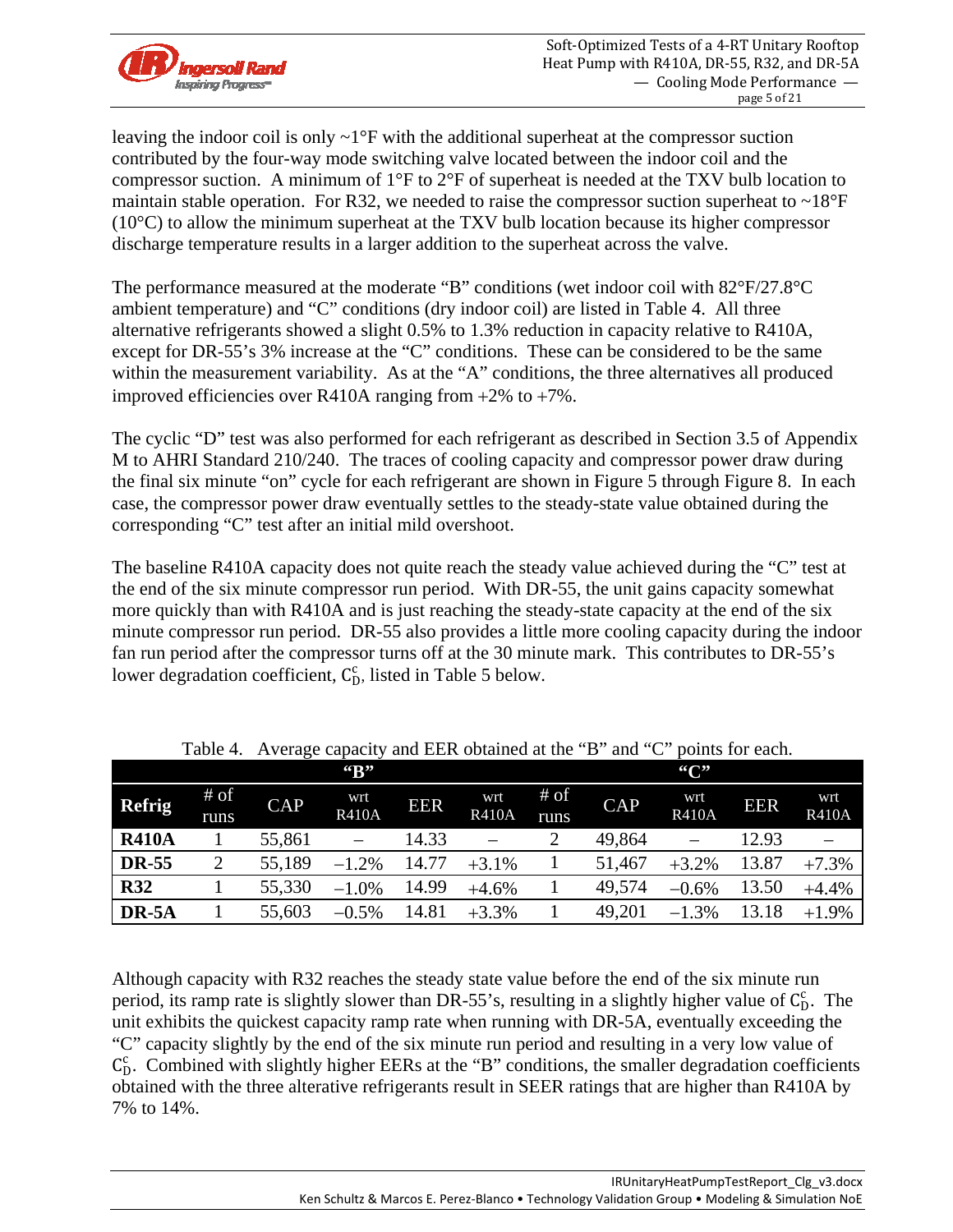

The integration profiles of degradation coefficient are plotted in Figure 9 where the value of  $C_D^c$  is given by the last point in each trace. These traces again show the slightly faster ramp in capacity achieved with DR-55 and R32 and the significantly faster ramp rate with DR-5A. The traces also highlight the extra "free" capacity obtained with DR-5A during the indoor fan run time after the compressor was turned off.

| <b>Refrig</b> | $\rm 'B'$ EER | $C_{\mathrm{D}}^{\mathrm{c}}$ | <b>SEER</b> | wrt<br><b>R410A</b> |
|---------------|---------------|-------------------------------|-------------|---------------------|
| <b>R410A</b>  | 14.33         | 0.205                         | 12.86       |                     |
| <b>DR-55</b>  | 14.77         | 0.134                         | 13.78       | $+7.2%$             |
| <b>R32</b>    | 14.99         | 0.168                         | 13.73       | $+6.8\%$            |
| DR-5A         | 14.81         | 0.009                         | 14.74       | $+14.6%$            |

Table 5. SEER and related parameters for each refrigerant; SEER =  $(1 - 0.5 \cdot C_D^c)$ ·EER<sub>B</sub>.

The net air-side capacity for each refrigerant as ambient temperature varies from 65°F to 125°F (18 $\rm{°C}$  to 52 $\rm{°C}$ ) is plotted in Figure 10. The points at 95 $\rm{°F}$  (35 $\rm{°C}$ ) represent the AHRI "A" conditions and points at 82°F (27.8°C) the "B" conditions. All three refrigerants produce capacities similar to R410A across the temperature range with a trend of delivering slightly higher capacities at higher ambient temperatures. This is consistent with predictions based on thermodynamic properties. Note that the unit's maximum compressor discharge temperature limit (250°F, 121°C) prevented operation above an outdoor temperature of 120°F (49°C) when running with R32; see Figure 12.

Unit efficiency (EER) for each refrigerant as ambient temperature varies is plotted in Figure 11. All refrigerants show similar trends, decreasing as outdoor temperature increases in accord with thermodynamic predictions. DR-55 delivers efficiencies that are 3% to 5% higher than R410A with a slight upward trend as ambient temperature increases. DR-5A's efficiency is even slightly higher, again trending higher as ambient temperature increases. R32 also shows elevated efficiencies of  $\sim$ 5% through about 110°F (43°C); EER appears to fall off at higher ambient temperatures.

Compressor discharge temperatures (CDT) are shown in Figure 12. Compressor discharge temperatures for DR-55 and DR-5A were roughly 6°F to 10°F (3.3°C to 5.5°C) higher than the R410A baseline, increasing gradually as ambient temperature increases. When running R32, compressor discharge temperatures were elevated by 20°F (11°C) higher than R410A at 65°F (18°C) ambient, increasing much more rapidly than DR-55 and DR-5A as ambient temperature increases. As noted above, the discharge temperature for R32 reached the 250°F operating limit at an outdoor temperature  $\sim$ 120°F (49°C).

# **SUMMARY**

Performance tests have been run on a standard production rooftop unit of nominal 4 RT capacity and 13.0 SEER with R410A serving as the baseline and alternative refrigerants DR-55, R32, and DR-5A. The only changes to the unit were the replacement of the fixed TXVs with adjustable TXVs of the same size to allow matching superheats and the installation of an AFD to allow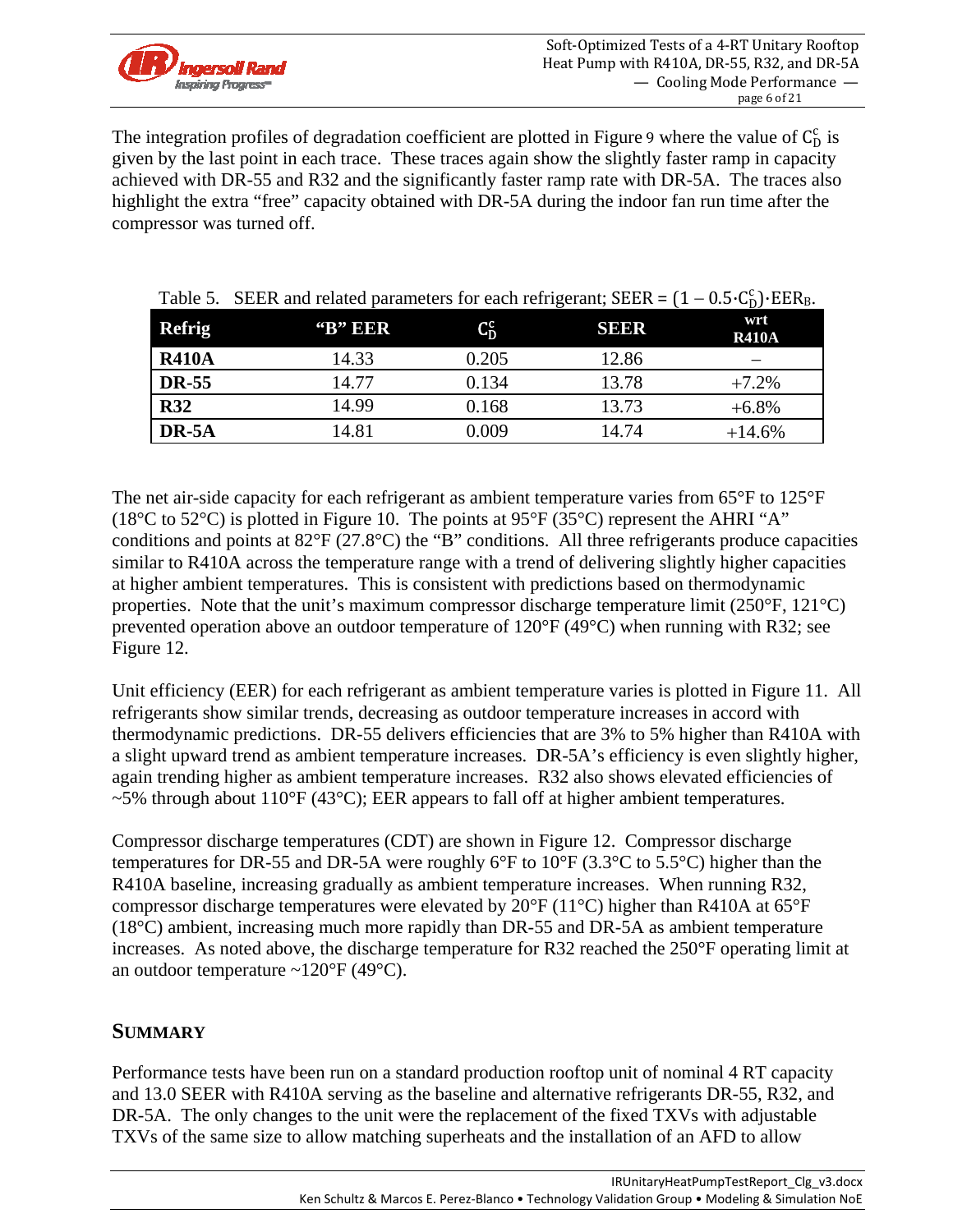

operation of the unit at the same capacity for all refrigerants (allow matching of the compressor capacity to the capacities of the heat exchangers). No changes were made to heat exchanger circuiting.

DR-55 and DR-5A were found to be near design-compatible alternatives to R410A in terms of capacity while providing improved efficiencies of  $\sim$ 4.5% at the "A" rating conditions and  $\sim$ 3% at the "B" rating conditions. Cyclic testing suggests DR-55 and DR-5A offer additional benefits over R410A during transient operation. DR-55 and DR-5A both showed less loss in capacity (0% to  $+3\%$ ) and efficiency ( $+4\%$  to  $+7\%$ ) compared with R410A at high ambient temperatures. Compressor discharge temperatures increased only modestly ( $10^{\circ}$ F to  $12^{\circ}$ F) through  $125^{\circ}$ F ( $52^{\circ}$ C) ambient temperature.

As expected, R32 required an 8.5% reduction in compressor speed to match R410A's cooling capacity at the "A" rating conditions. R32 produced an EER nearly 6% higher than R410A at the "A" conditions and ~4.5% better at the "B" conditions. R32 performed similar to DR-55 and DR-5A at high ambient temperatures with respect to capacity. However, R32's efficiency appeared to drop off above 110°F (43°C) ambient temperature. As expected, R32 exhibited a significantly increased compressor discharge temperature, starting  $+20^{\circ}F (+11^{\circ}C)$  above R410A at 65°F (18°C) ambient, increasing to  $+27^{\circ}F (+15^{\circ}C)$  at 95°F (35°C) ambient, and then increasing more rapidly to  $+44^{\circ}F (+24^{\circ}C)$  at 120°F (49°C) ambient at which point the unit's maximum discharge temperature limit of 250°F (121°C) prevented operation.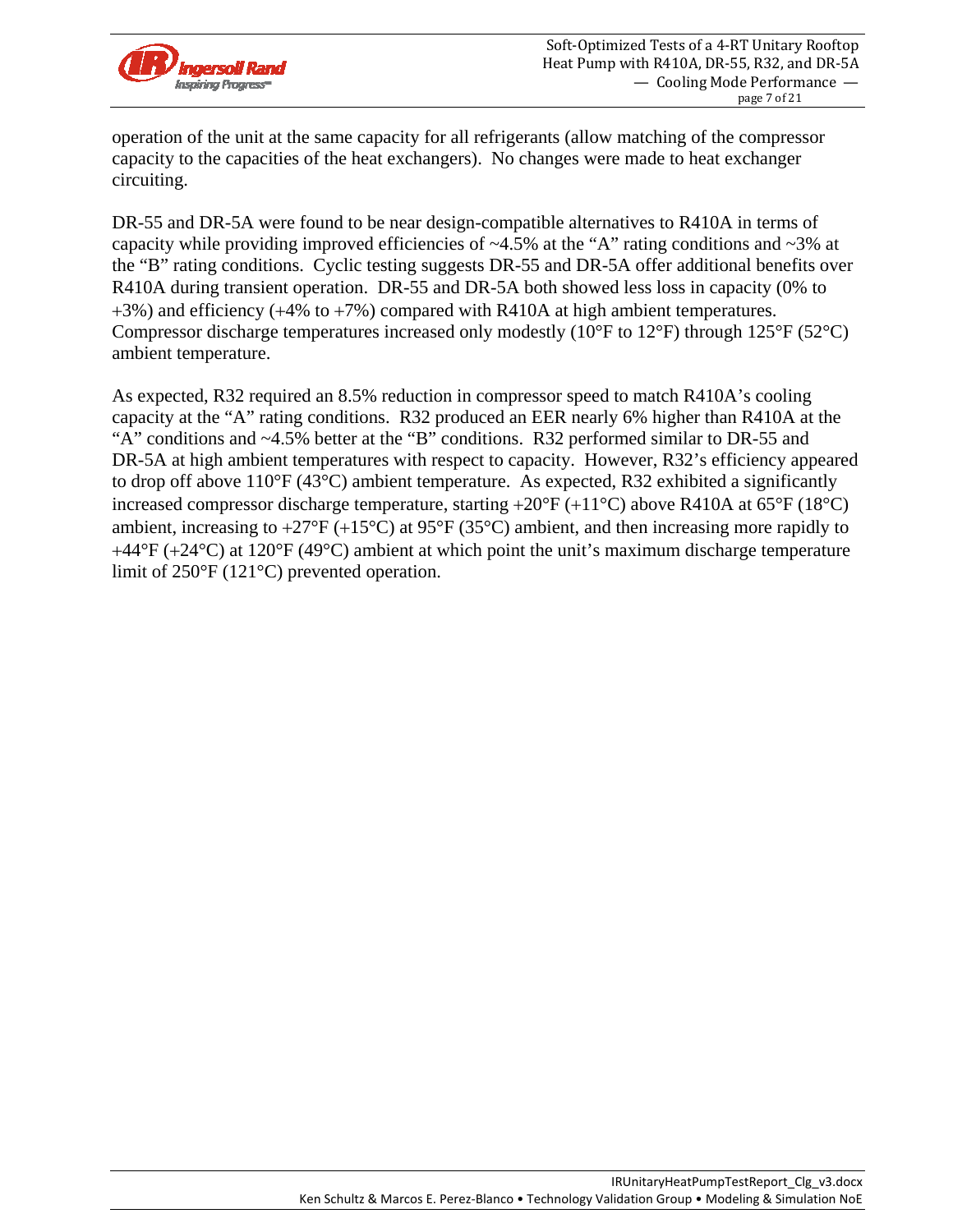



Figure 1. Precedent unit test setup indicating measurement locations.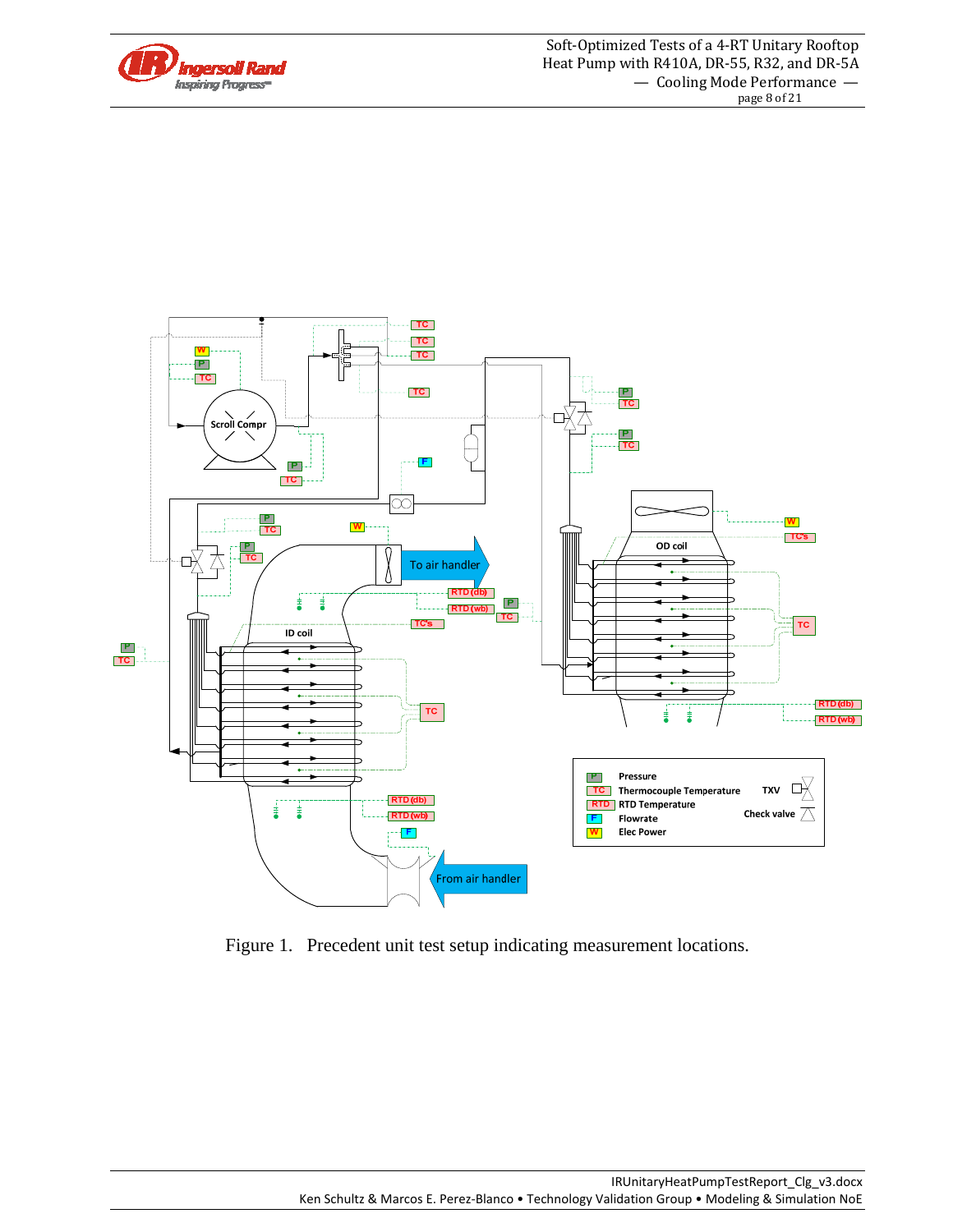



Figure 2. Repeatability of air-side net cooling capacity and EER at the "A" rating point when running with R410A.



Figure 3. Repeatability of air-side net cooling capacity and EER at the "A" rating point when running with DR-55.



Figure 4. Repeatability of air-side net cooling capacity and EER at the "A" rating point when running with R32.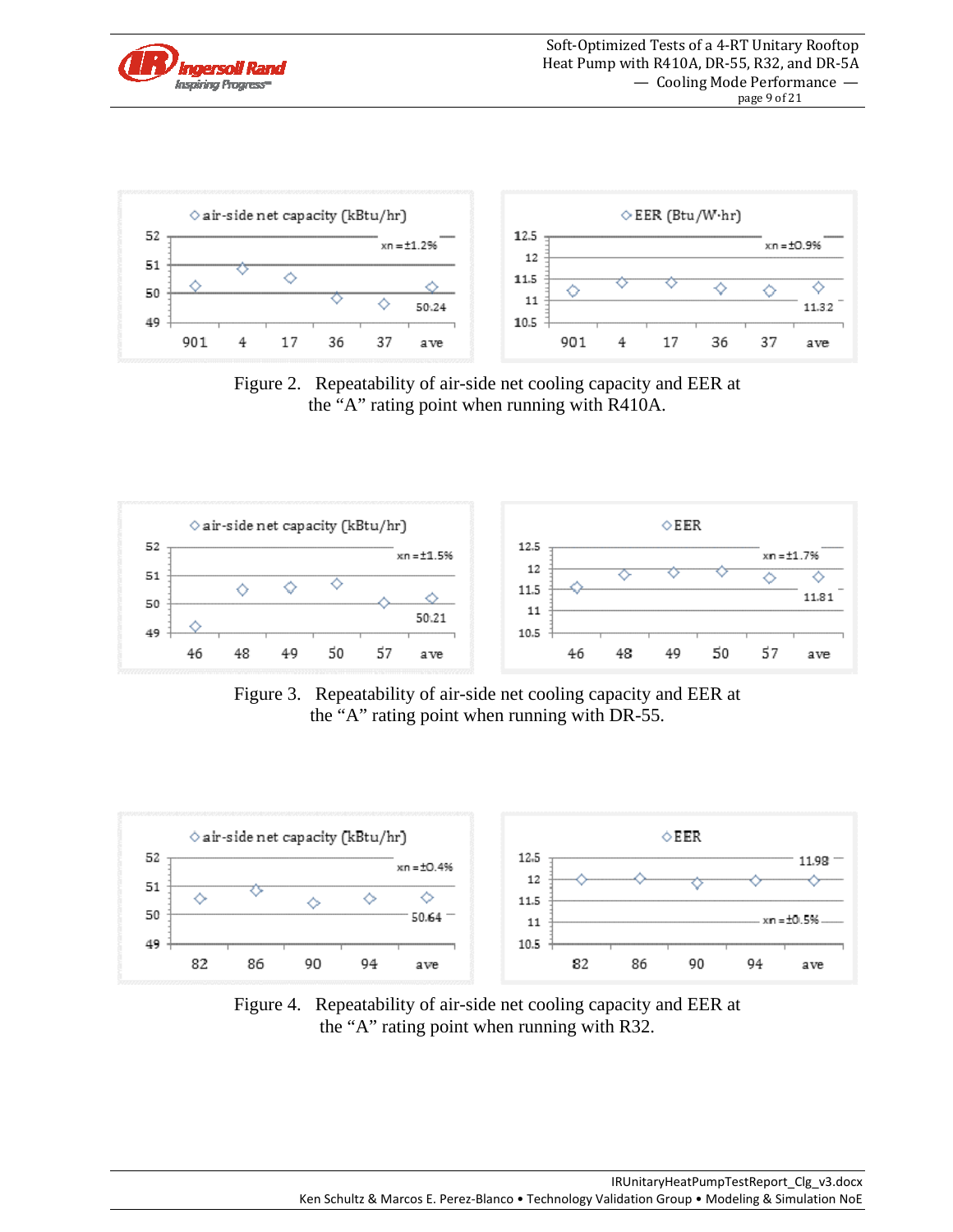



Figure 5. Cooling capacity and compressor power during final "on" cycle of the "D" test with R410A.



Figure 6. Cooling capacity and compressor power during final "on" cycle of the "D" test with DR-55.



Figure 7. Cooling capacity and compressor power during final "on" cycle of the "D" test with R32.



Figure 8. Cooling capacity and compressor power during final "on" cycle of the "D" test with DR-5A.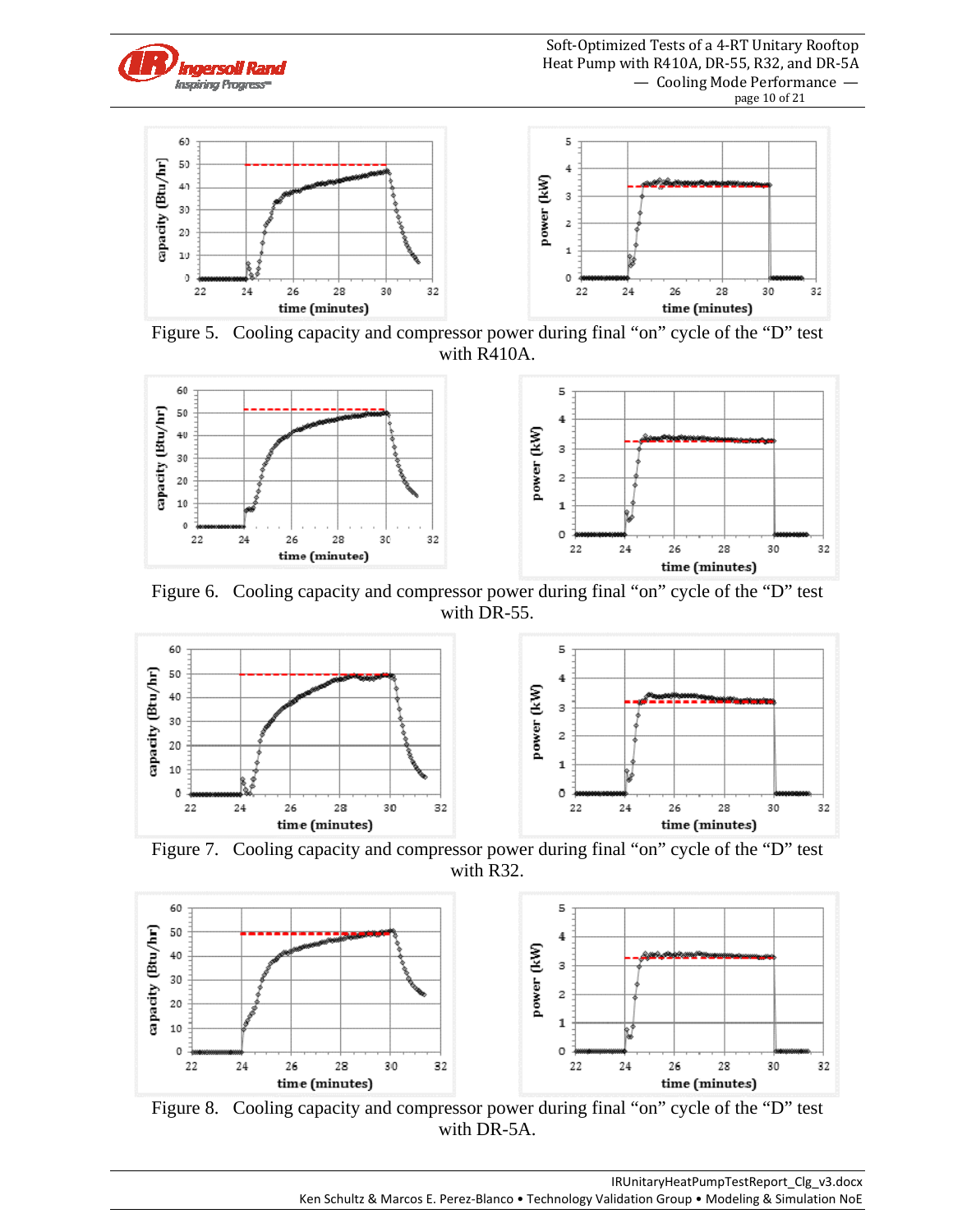

Figure 9. Integration profiles of the cyclic degradation coefficient from the "D" test for each refrigerant. The last point represents that value tabulated in Table 5.



Figure 10. Left axis) Net air-side capacities for all refrigerants as ambient temperature varies. Right axis) Capacity relative to R410A at the same ambient temperature. Multiple points at the same temperature are averaged.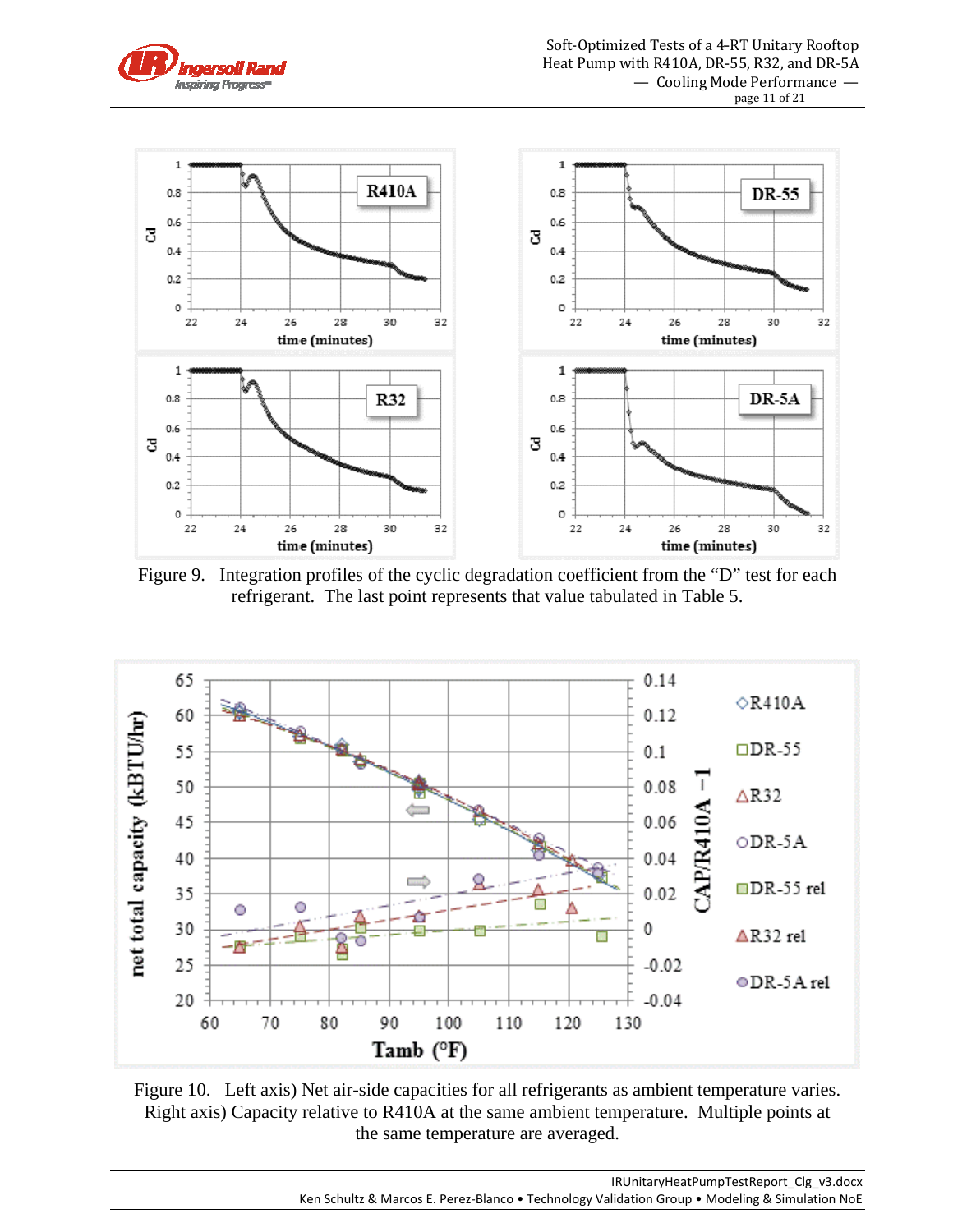

Figure 11. Left axis) EER (COPc) for all refrigerants as ambient temperature varies. Right axis) EER (COPc) relative to R410A at the same ambient temperature. Multiple points at the same temperature are averaged.



Figure 12. Left axis) Compressor discharge temperature (CDT) for all refrigerants as ambient temperature varies. The unit's operating limit is 250°F. Right axis) Difference in CDT above R410A at the same ambient temperature.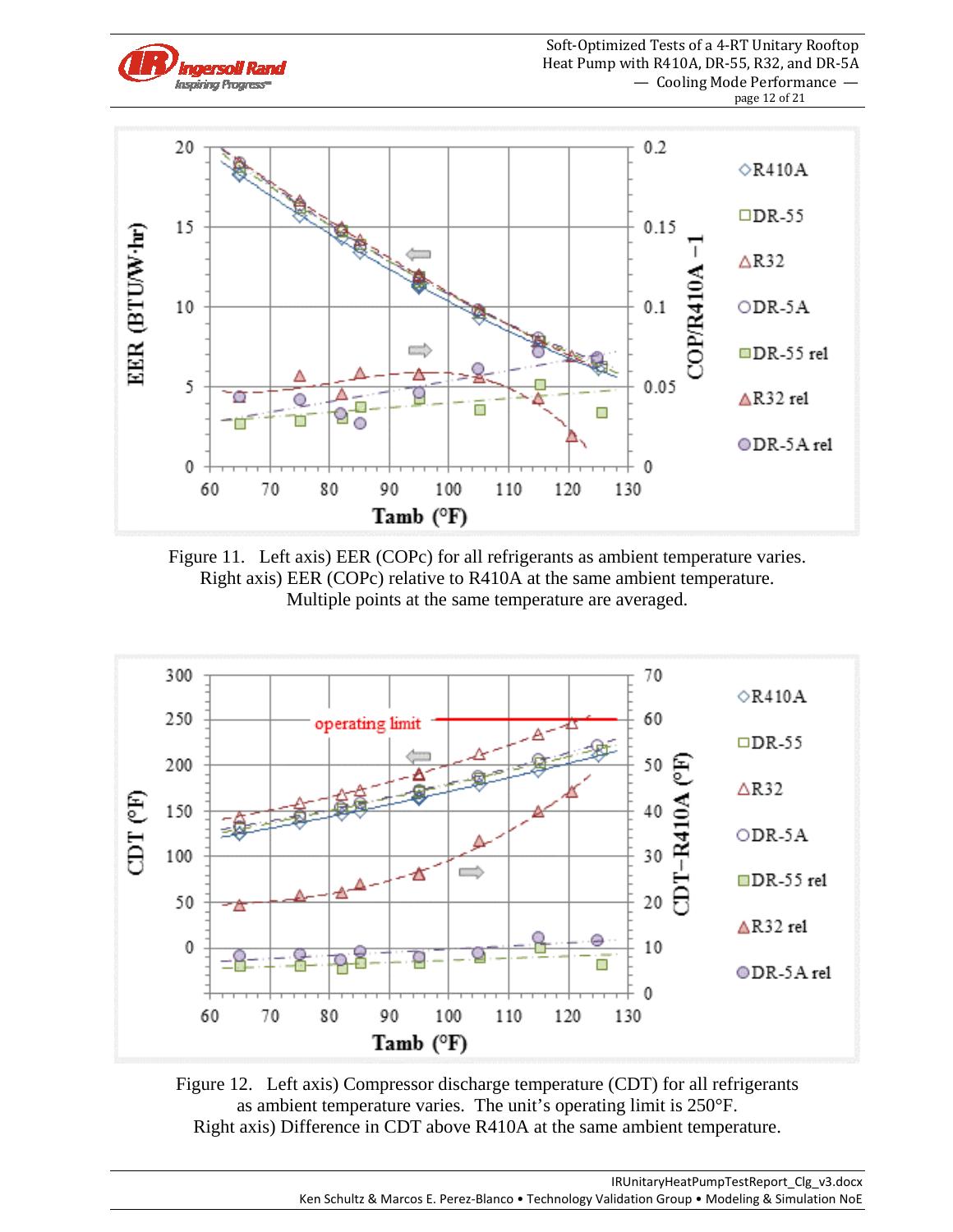

#### **SYSTEM INFORMATION common to all tests**

| system type                          | packaged rooftop heat pump                                              |  |  |  |  |  |
|--------------------------------------|-------------------------------------------------------------------------|--|--|--|--|--|
|                                      | Trane, WSC048E3ROA1J                                                    |  |  |  |  |  |
| manufacturer, model number           | catalog net cooling capacity 48,500 Btu/hr (14.2 kW)                    |  |  |  |  |  |
|                                      | at 13.0 SEER                                                            |  |  |  |  |  |
| refrigerant, charge                  | R410A, 9.0 lbm (4.1 kg)                                                 |  |  |  |  |  |
| lubricant                            | Emkarate RL32H POE                                                      |  |  |  |  |  |
| compressor type, manufacturer, model | scroll, Alliance, SXA044B2BPA                                           |  |  |  |  |  |
| compressor displacement              | 0.00148 ft <sup>3</sup> /rev / 2.56 in <sup>3</sup> /rev / 0.0419 L/rev |  |  |  |  |  |
|                                      | copper tube-and-aluminum fin, $7.71 \text{ ft}^2 (0.72 \text{ m}^2)$    |  |  |  |  |  |
| indoor coil type, face area          | $5/16$ " tubes, 4 rows, 16 fins/inch                                    |  |  |  |  |  |
|                                      | copper tube-and-aluminum fin, $10.96 \text{ ft}^2 (1.02 \text{ m}^2)$   |  |  |  |  |  |
| outdoor coil type, face area         | $5/16$ " tubes, 3 rows, 16 fins/inch                                    |  |  |  |  |  |
| cooling mode TXV                     | Emerson AACE4 ZW195 (adjustable)                                        |  |  |  |  |  |
| heating mode TXV                     | Emerson AAE3 ZW195 (adjustable)                                         |  |  |  |  |  |

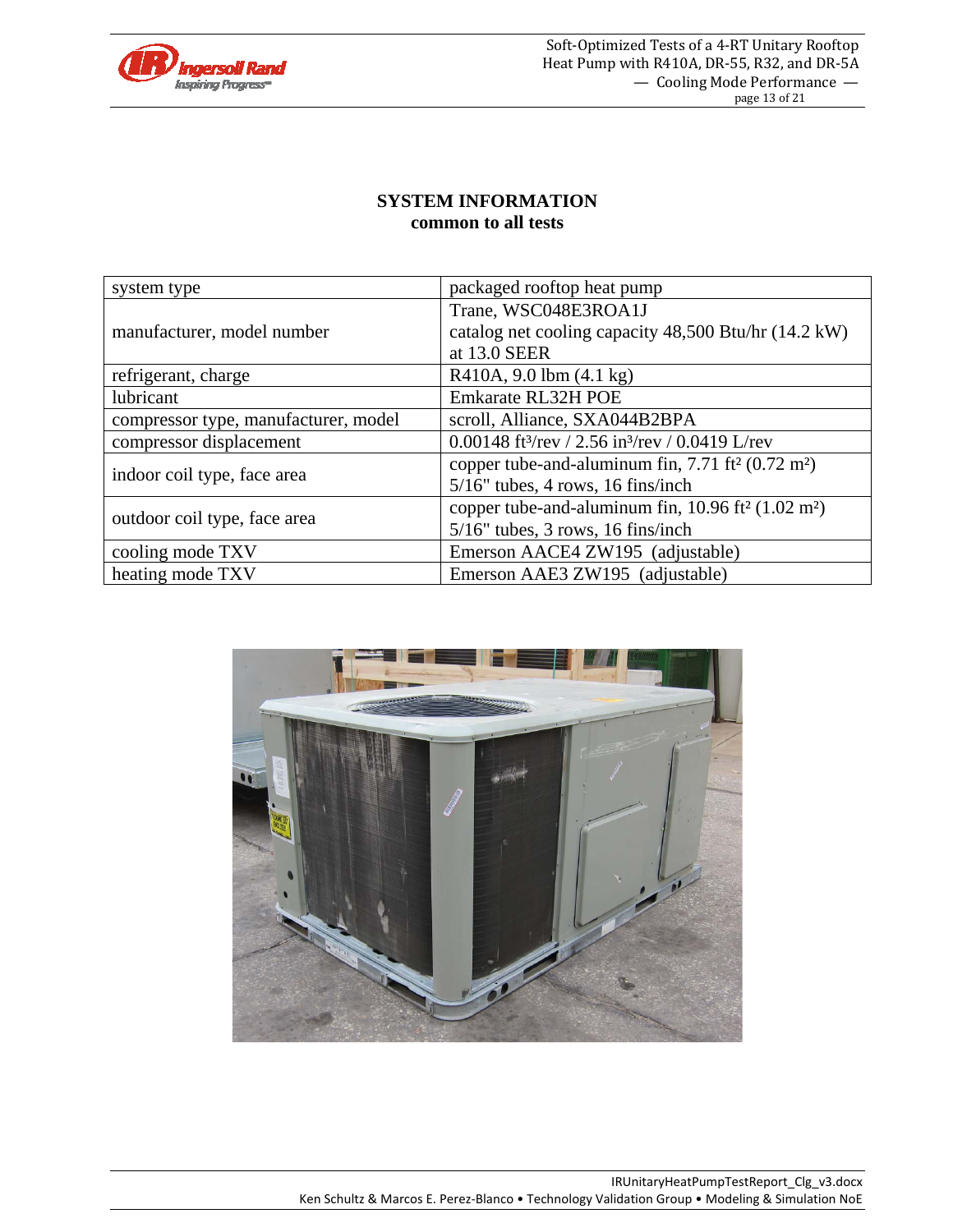

# **Data Tables for R410A in IP units**

| <b>Data Tables</b>            |                     |        |        |        |        |        |        |        |        |
|-------------------------------|---------------------|--------|--------|--------|--------|--------|--------|--------|--------|
| refrigerant                   | <b>R410A</b>        |        |        | "B" pt |        | "A" pt |        |        |        |
|                               |                     |        |        |        |        |        |        |        |        |
| ambient drybulb temperature   | $\circ$ F           | 65.0   | 75.0   | 82.0   | 85.0   | 95.0   | 105.0  | 115.0  | 125.0  |
| indoor drybulb temperature    | $\degree$ F         | 80.0   | 80.0   | 80.0   | 80.0   | 80.0   | 80.0   | 80.0   | 80.0   |
| indoor wetbulb temperature    | $\degree$ F         | 67.0   | 67.0   | 67.2   | 67.0   | 67.0   | 67.0   | 66.9   | 66.9   |
| indoor air flow rate          | scfm                | 1598   | 1602   | 1593   | 1603   | 1598   | 1593   | 1597   | 1597   |
|                               |                     |        |        |        |        |        |        |        |        |
| net air-side capacity         | Btu/hr              | 60,687 | 57,170 | 55,862 | 53,641 | 49,860 | 45,543 | 41,150 | 37,553 |
| R410A/R410A-1                 |                     |        |        |        |        |        |        |        |        |
| net sensible capacity         | Btu/hr              | 42,408 | 40,656 | 39,145 | 38,948 | 37,047 | 34,793 | 32,836 | 30,962 |
| latent capacity               | Btu/hr              | 18,279 | 16,514 | 16,716 | 14,693 | 12,813 | 10,750 | 8,314  | 6,591  |
| sensible heat ratio           | $\mathsf{I}$        | 0.699  | 0.711  | 0.701  | 0.726  | 0.743  | 0.764  | 0.798  | 0.824  |
|                               |                     |        |        |        |        |        |        |        |        |
| compressor power input        | kW                  | 2.49   | 2.81   | 3.08   | 3.18   | 3.61   | 4.10   | 4.66   | 5.31   |
| total power input             | kW                  | 3.32   | 3.63   | 3.90   | 3.99   | 4.42   | 4.89   | 5.45   | 6.10   |
| energy efficiency ratio, EER  | Btu/W·hr            | 18.30  | 15.74  | 14.33  | 13.43  | 11.29  | 9.31   | 7.55   | 6.16   |
| coef of performance, COP      | $[]$                | 5.36   | 4.61   | 4.20   | 3.94   | 3.31   | 2.73   | 2.21   | 1.80   |
| R410A/R410A-1                 |                     |        |        |        |        |        |        |        |        |
|                               |                     |        |        |        |        |        |        |        |        |
| cmpr suction pressure         | psia                | 148.2  | 150.8  | 154.0  | 154.8  | 157.8  | 160.5  | 163.4  | 166.3  |
| cmpr suction sat temp         | $\circ$ F           | 46.4   | 47.4   | 48.7   | 49.0   | 50.2   | 51.2   | 52.3   | 53.4   |
| cmpr suction temperature      | $\circ$ F           | 58.4   | 59.2   | 61.1   | 61.0   | 63.0   | 64.9   | 66.3   | 68.2   |
| cmpr suction superheat        | °Fd                 | 12.0   | 11.8   | 12.4   | 12.0   | 12.9   | 13.6   | 14.0   | 14.8   |
| cmpr discharge pressure       | psia                | 281.3  | 321.3  | 352.2  | 365.4  | 413.2  | 467.0  | 523.8  | 584.0  |
| cmpr discharge temperature    | $\circ$ F           | 125.0  | 136.8  | 146.4  | 149.4  | 163.6  | 178.6  | 193.7  | 210.3  |
|                               |                     |        |        |        |        |        |        |        |        |
| condenser inlet pressure      | psia                | 278.8  | 319.3  | 350.5  | 363.7  | 412.0  | 466.1  | 523.2  | 583.9  |
| condenser inlet sat temp      | $\degree$ F         | 87.4   | 97.1   | 103.9  | 106.7  | 116.1  | 125.8  | 135.0  | 144.0  |
| condenser inlet temperature   | $\degree$ F         | 121.8  | 133.5  | 142.9  | 146.1  | 160.0  | 174.8  | 189.6  | 205.9  |
| condenser outlet pressure     | psia                | 274.2  | 315.0  | 346.3  | 359.5  | 408.0  | 462.2  | 519.4  | 579.9  |
| condenser outlet sat temp     | $\circ$ F           | 86.1   | 95.9   | 102.8  | 105.6  | 115.2  | 124.9  | 134.3  | 143.3  |
| condenser outlet temperature  | $^\circ \mathsf{F}$ | 69.7   | 79.7   | 87.0   | 90.1   | 100.2  | 110.2  | 120.2  | 129.8  |
| condenser outlet subcooling   | °Fd                 | 16.4   | 16.2   | 15.8   | 15.5   | 15.0   | 14.7   | 14.1   | 13.5   |
| subcooling at TXV inlet       | °Fd                 | 13.5   | 13.6   | 13.4   | 13.2   | 13.1   | 13.1   | 12.9   | 12.6   |
| refrigerant flow rate         | lbm/hr              | 743.6  | 749.9  | 760.4  | 762.9  | 763.6  | 765.9  | 762.2  | 755.0  |
| R410A/R410A-1                 |                     |        |        |        |        |        |        |        |        |
|                               |                     |        |        |        |        |        |        |        |        |
| evaporator inlet pressure     | psia                | 176.3  | 185.4  | 193.6  | 196.8  | 206.3  | 215.9  | 224.8  | 232.5  |
| evaporator outlet pressure    | psia                | 149.4  | 152.0  | 155.3  | 156.1  | 159.0  | 161.8  | 164.7  | 167.6  |
| evaporator outlet sat temp    | $^\circ \mathsf{F}$ | 46.9   | 47.9   | 49.2   | 49.5   | 50.7   | 51.7   | 52.8   | 53.9   |
| evaporator outlet temperature | $^\circ \mathsf{F}$ | 50.3   | 49.5   | 50.4   | 50.7   | 52.0   | 52.7   | 53.8   | 54.8   |
| evaporator outlet superheat   | °Fd                 | 3.4    | 1.6    | 1.2    | 1.1    | 1.3    | 1.0    | 1.0    | 0.9    |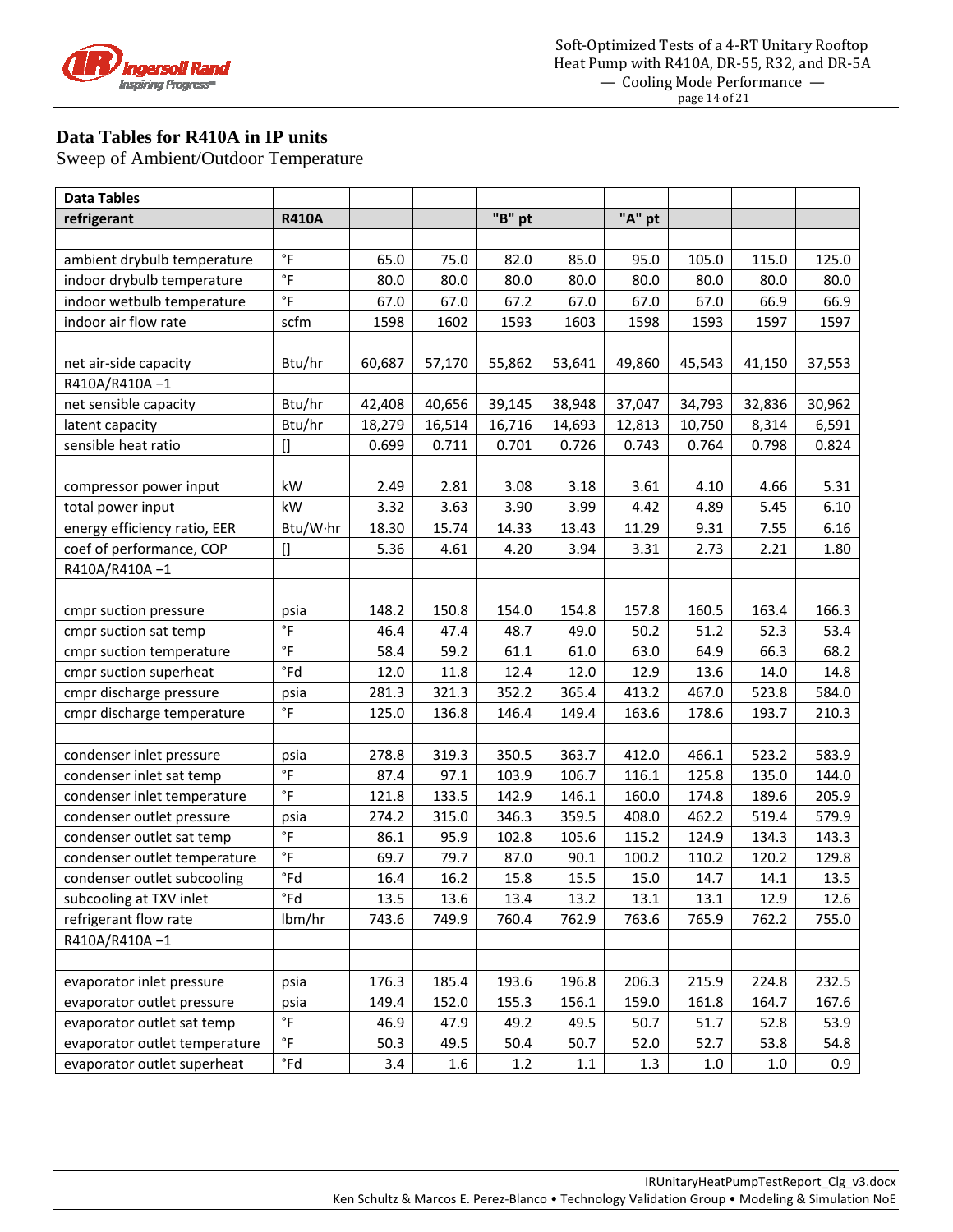

### **Data Tables for DR-55 in IP units**

| <b>Data Tables</b>            |                         |          |          |          |          |          |          |          |          |
|-------------------------------|-------------------------|----------|----------|----------|----------|----------|----------|----------|----------|
| refrigerant                   | <b>DR-55</b>            |          |          | "B" pt   |          | "A" pt   |          |          |          |
|                               |                         |          |          |          |          |          |          |          |          |
| ambient drybulb temperature   | °F                      | 65.0     | 75.1     | 82.0     | 85.1     | 95.0     | 105.0    | 115.1    | 125.4    |
| indoor drybulb temperature    | $\degree$ F             | 80.1     | 80.1     | 80.0     | 80.1     | 80.1     | 80.0     | 80.1     | 81.1     |
| indoor wetbulb temperature    | $\degree$ F             | 67.1     | 67.1     | 67.1     | 67.1     | 67.1     | 67.1     | 67.1     | 67.1     |
| indoor air flow rate          | scfm                    | 1597     | 1597     | 1592     | 1594     | 1596     | 1602     | 1599     | 1598     |
|                               |                         |          |          |          |          |          |          |          |          |
| net air-side capacity         | Btu/hr                  | 60,056   | 56,985   | 55,091   | 53,687   | 50,041   | 45,521   | 41,746   | 37,428   |
| DR-55/R410A-1                 |                         | $-0.010$ | $-0.003$ | $-0.014$ | $+0.001$ | $+0.004$ | $-0.000$ | $+0.014$ | $-0.003$ |
| net sensible capacity         | Btu/hr                  | 42,168   | 40,654   | 39,431   | 39,059   | 37,299   | 35,445   | 33,328   | 32,714   |
| latent capacity               | Btu/hr                  | 17,888   | 16,331   | 15,660   | 14,627   | 12,743   | 10,076   | 8,419    | 4,714    |
| sensible heat ratio           | $\prod$                 | 0.702    | 0.713    | 0.716    | 0.728    | 0.745    | 0.779    | 0.798    | 0.874    |
|                               |                         |          |          |          |          |          |          |          |          |
| compressor power input        | kW                      | 2.38     | 2.70     | 2.93     | 3.04     | 3.45     | 3.92     | 4.46     | 5.08     |
| total power input             | kW                      | 3.20     | 3.52     | 3.74     | 3.85     | 4.25     | 4.72     | 5.26     | 5.87     |
| energy efficiency ratio, EER  | Btu/W·hr                | 18.75    | 16.20    | 14.74    | 13.94    | 11.77    | 9.65     | 7.94     | 6.37     |
| coef of performance, COP      | $[]$                    | 5.50     | 4.75     | 4.32     | 4.09     | 3.45     | 2.83     | 2.33     | 1.87     |
| DR-55/R410A-1                 |                         | $+0.025$ | $+0.029$ | $+0.029$ | $+0.038$ | $+0.043$ | $+0.037$ | $+0.052$ | $+0.035$ |
|                               |                         |          |          |          |          |          |          |          |          |
| cmpr suction pressure         | psia                    | 145.6    | 148.8    | 151.3    | 152.2    | 154.6    | 156.7    | 158.0    | 161.9    |
| cmpr suction sat temp         | $\,{}^\circ \mathsf{F}$ | 49.4     | 50.7     | 51.7     | 52.1     | 53.0     | 53.9     | 54.4     | 55.9     |
| cmpr suction temperature      | $\,{}^\circ \mathsf{F}$ | 61.8     | 62.4     | 63.8     | 64.2     | 65.9     | 67.7     | 68.9     | 67.0     |
| cmpr suction superheat        | $\degree$ Fd            | 12.5     | 11.8     | 12.0     | 12.1     | 12.9     | 13.8     | 14.5     | 11.1     |
| cmpr discharge pressure       | psia                    | 266.9    | 305.6    | 334.0    | 347.7    | 393.2    | 443.8    | 498.9    | 557.9    |
| cmpr discharge temperature    | $\,{}^\circ \mathsf{F}$ | 131.2    | 143.0    | 152.2    | 156.2    | 170.9    | 186.7    | 203.8    | 216.9    |
|                               |                         |          |          |          |          |          |          |          |          |
| condenser inlet pressure      | psia                    | 265.0    | 304.1    | 332.8    | 346.2    | 392.6    | 443.4    | 498.9    | 557.8    |
| condenser inlet sat temp      | $\degree$ F             | 88.5     | 98.3     | 104.9    | 107.8    | 117.3    | 126.8    | 136.1    | 145.2    |
| condenser inlet temperature   | $\degree$ F             | 127.3    | 139.1    | 148.2    | 152.0    | 166.6    | 182.1    | 198.6    | 211.5    |
| condenser outlet pressure     | psia                    | 261.3    | 300.6    | 329.3    | 342.9    | 389.2    | 440.1    | 495.6    | 554.3    |
| condenser outlet sat temp     | $^\circ \mathsf{F}$     | 85.2     | 95.2     | 101.8    | 104.9    | 114.5    | 124.1    | 133.7    | 143.0    |
| condenser outlet temperature  | $\,{}^\circ \mathsf{F}$ | 69.2     | 79.8     | 87.0     | 90.1     | 100.1    | 110.1    | 119.7    | 130.1    |
| condenser outlet subcooling   | °Fd                     | 15.9     | 15.4     | 14.8     | 14.8     | 14.3     | 14.1     | 14.0     | 12.9     |
| subcooling at TXV inlet       | $\degree$ Fd            | 13.5     | 13.2     | 12.9     | 12.8     | 12.7     | 12.8     | 13.1     | 12.1     |
| refrigerant flow rate         | lbm/hr                  | 619.0    | 631.3    | 634.8    | 639.9    | 635.2    | 635.8    | 627.5    | 635.2    |
| DR-55/R410A-1                 |                         | $-16.8$  | $-15.8$  | $-16.5$  | $-16.1$  | $-16.8$  | $-17.0$  | $-17.7$  | $-15.9$  |
|                               |                         |          |          |          |          |          |          |          |          |
| evaporator inlet pressure     | psia                    | 166.6    | 175.5    | 181.8    | 184.7    | 192.2    | 199.5    | 205.2    | 215.4    |
| evaporator outlet pressure    | psia                    | 146.6    | 149.6    | 152.3    | 153.1    | 155.6    | 157.6    | 159.0    | 162.9    |
| evaporator outlet sat temp    | $\,{}^\circ \mathsf{F}$ | 49.8     | 51.0     | 52.1     | 52.4     | 53.4     | 54.2     | 54.8     | 56.3     |
| evaporator outlet temperature | $\,{}^\circ \mathsf{F}$ | 51.9     | 52.2     | 53.1     | 53.3     | 54.3     | 55.1     | 55.4     | 56.7     |
| evaporator outlet superheat   | $\degree$ Fd            | 2.2      | 1.2      | $1.0\,$  | 0.9      | 0.9      | 0.8      | 0.6      | 0.4      |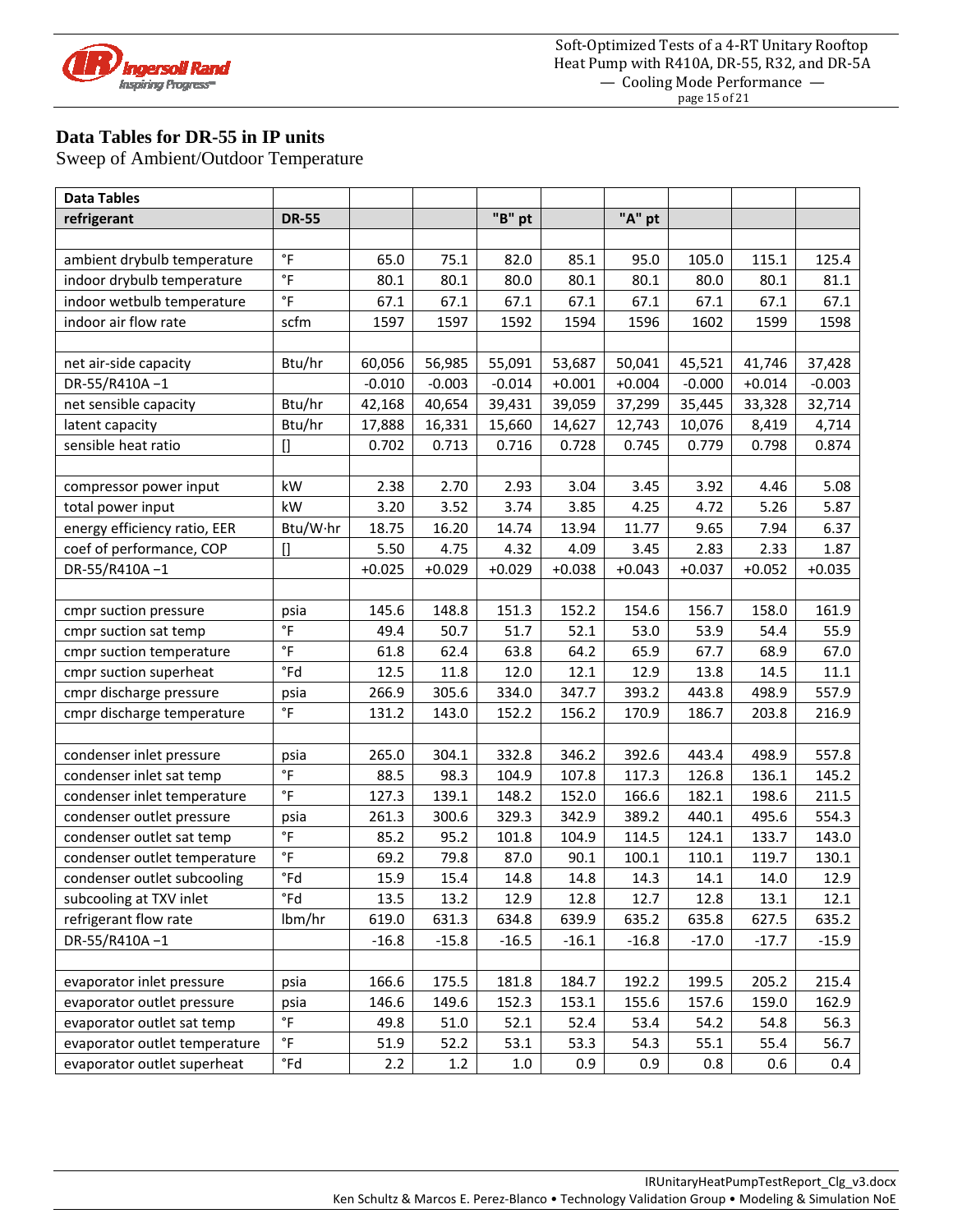

# **Data Tables for R32 in IP units**

| <b>Data Tables</b>            |                         |          |          |          |          |          |          |          |          |
|-------------------------------|-------------------------|----------|----------|----------|----------|----------|----------|----------|----------|
| refrigerant                   | <b>R32</b>              |          |          | "B" pt   |          | "A" pt   |          |          |          |
|                               |                         |          |          |          |          |          |          |          |          |
| ambient drybulb temperature   | °F                      | 65.0     | 75.0     | 82.0     | 85.0     | 95.0     | 105.0    | 115.0    | 120.6    |
| indoor drybulb temperature    | $\degree$ F             | 80.1     | 80.0     | 80.0     | 80.1     | 80.0     | 80.1     | 80.0     | 79.8     |
| indoor wetbulb temperature    | $\degree$ F             | 67.1     | 67.1     | 67.0     | 67.1     | 67.1     | 67.1     | 67.1     | 67.1     |
| indoor air flow rate          | scfm                    | 1599     | 1597     | 1598     | 1598     | 1592     | 1596     | 1599     | 1601     |
|                               |                         |          |          |          |          |          |          |          |          |
| net air-side capacity         | Btu/hr                  | 59,995   | 57,265   | 55,330   | 54,038   | 50,441   | 46,720   | 42,086   | 39,844   |
| R32/R410A-1                   |                         | $-0.011$ | $+0.002$ | $-0.010$ | $+0.007$ | $+0.012$ | $+0.026$ | $+0.023$ | $+0.013$ |
| net sensible capacity         | Btu/hr                  | 42,193   | 40,629   | 39,597   | 39,065   | 37,254   | 35,392   | 33,200   | 31,636   |
| latent capacity               | Btu/hr                  | 17,802   | 16,637   | 15,733   | 14,973   | 13,188   | 11,329   | 8,886    | 8,208    |
| sensible heat ratio           | $\prod$                 | 0.703    | 0.709    | 0.716    | 0.723    | 0.739    | 0.758    | 0.789    | 0.794    |
|                               |                         |          |          |          |          |          |          |          |          |
| compressor power input        | kW                      | 2.33     | 2.63     | 2.89     | 3.00     | 3.43     | 3.95     | 4.55     | 4.91     |
| total power input             | kW                      | 3.15     | 3.44     | 3.69     | 3.80     | 4.23     | 4.75     | 5.34     | 5.71     |
| energy efficiency ratio, EER  | Btu/W·hr                | 19.07    | 16.64    | 14.99    | 14.22    | 11.92    | 9.84     | 7.88     | 6.98     |
| coef of performance, COP      | $[]$                    | 5.59     | 4.88     | 4.39     | 4.17     | 3.49     | 2.88     | 2.31     | 2.05     |
| R32/R410A-1                   |                         | $+0.042$ | $+0.057$ | $+0.046$ | $+0.059$ | $+0.056$ | $+0.057$ | $+0.044$ | $+0.019$ |
|                               |                         |          |          |          |          |          |          |          |          |
| cmpr suction pressure         | psia                    | 159.2    | 162.3    | 164.5    | 165.5    | 168.3    | 170.1    | 171.9    | 172.3    |
| cmpr suction sat temp         | $\,{}^\circ \mathsf{F}$ | 49.5     | 50.7     | 51.5     | 51.9     | 52.9     | 53.5     | 54.2     | 54.3     |
| cmpr suction temperature      | $\,{}^\circ \mathsf{F}$ | 66.9     | 68.0     | 68.7     | 69.2     | 70.8     | 74.5     | 76.3     | 77.0     |
| cmpr suction superheat        | $\degree$ Fd            | 17.5     | 17.3     | 17.2     | 17.3     | 17.9     | 21.0     | 22.1     | 22.7     |
| cmpr discharge pressure       | psia                    | 281.0    | 322.1    | 353.3    | 367.2    | 416.9    | 470.7    | 528.0    | 562.3    |
| cmpr discharge temperature    | $\,{}^\circ \mathsf{F}$ | 144.3    | 158.2    | 168.7    | 173.3    | 190.3    | 212.0    | 233.5    | 246.2    |
|                               |                         |          |          |          |          |          |          |          |          |
| condenser inlet pressure      | psia                    | 279.9    | 321.3    | 352.8    | 367.0    | 416.5    | 470.7    | 528.4    | 562.8    |
| condenser inlet sat temp      | $\degree$ F             | 86.1     | 95.8     | 102.6    | 105.5    | 115.1    | 124.6    | 133.8    | 138.9    |
| condenser inlet temperature   | $\degree$ F             | 139.3    | 153.0    | 163.2    | 167.8    | 184.3    | 205.0    | 225.6    | 237.5    |
| condenser outlet pressure     | psia                    | 276.9    | 318.5    | 350.0    | 364.2    | 413.7    | 467.9    | 525.4    | 559.8    |
| condenser outlet sat temp     | $^\circ \mathsf{F}$     | 85.3     | 95.2     | 102.0    | 105.0    | 114.6    | 124.1    | 133.3    | 138.4    |
| condenser outlet temperature  | $\circ$ F               | 70.2     | 80.7     | 87.8     | 91.0     | 101.3    | 110.8    | 120.4    | 125.6    |
| condenser outlet subcooling   | °Fd                     | 15.1     | 14.5     | 14.2     | 14.0     | 13.3     | 13.3     | 12.9     | 12.8     |
| subcooling at TXV inlet       | $\degree$ Fd            | 13.0     | 12.6     | 12.4     | 12.2     | 11.8     | 12.1     | 12.0     | 12.0     |
| refrigerant flow rate         | lbm/hr                  | 497.1    | 502.9    | 506.6    | 507.6    | 506.5    | 497.0    | 487.4    | 478.3    |
| R32/R410A-1                   |                         | $-33.2$  | $-32.9$  | $-33.4$  | $-33.5$  | $-33.7$  | $-35.1$  | $-36.0$  | $-36.6$  |
|                               |                         |          |          |          |          |          |          |          |          |
| evaporator inlet pressure     | psia                    | 173.3    | 180.1    | 185.0    | 187.1    | 193.5    | 198.0    | 202.4    | 203.8    |
| evaporator outlet pressure    | psia                    | 159.6    | 162.7    | 164.9    | 166.0    | 168.6    | 170.5    | 172.4    | 172.7    |
| evaporator outlet sat temp    | $\,{}^\circ \mathsf{F}$ | 49.7     | 50.8     | 51.6     | 52.0     | 53.0     | 53.7     | 54.3     | 54.5     |
| evaporator outlet temperature | $\,{}^\circ \mathsf{F}$ | 56.5     | 55.4     | 54.4     | 54.5     | 55.2     | 60.3     | 58.9     | 58.0     |
| evaporator outlet superheat   | $\degree$ Fd            | 6.9      | 4.6      | 2.7      | 2.4      | 2.2      | 6.6      | 4.6      | 3.6      |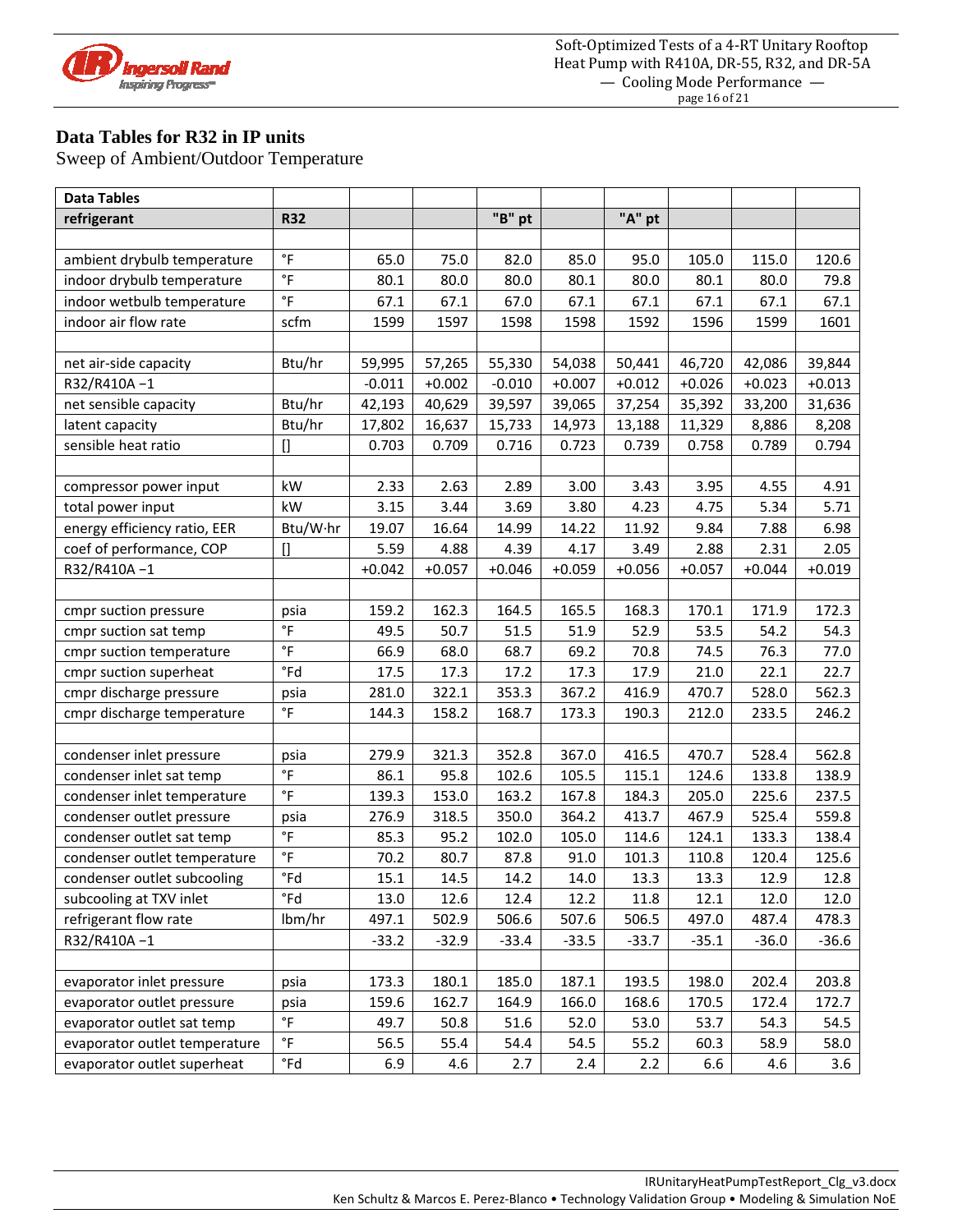

# **Data Tables for DR-5A in IP units**

| <b>Data Tables</b>            |                         |          |          |          |          |          |          |          |          |
|-------------------------------|-------------------------|----------|----------|----------|----------|----------|----------|----------|----------|
| refrigerant                   | DR-5A                   |          |          | "B" pt   |          | "A" pt   |          |          |          |
|                               |                         |          |          |          |          |          |          |          |          |
| ambient drybulb temperature   | °F                      | 65.0     | 75.0     | 81.9     | 85.0     | 95.0     | 104.9    | 115.0    | 124.9    |
| indoor drybulb temperature    | $\degree$ F             | 80.0     | 80.0     | 80.0     | 80.0     | 80.0     | 80.0     | 80.0     | 80.1     |
| indoor wetbulb temperature    | $\degree$ F             | 67.0     | 67.0     | 67.0     | 67.0     | 67.0     | 67.0     | 67.0     | 67.0     |
| indoor air flow rate          | scfm                    | 1602     | 1600     | 1599     | 1600     | 1597     | 1600     | 1599     | 1598     |
|                               |                         |          |          |          |          |          |          |          |          |
| net air-side capacity         | Btu/hr                  | 61,270   | 57,926   | 55,603   | 53,348   | 50,627   | 46,845   | 42,877   | 38,765   |
| DR-5A/R410A-1                 |                         | $+0.010$ | $+0.013$ | $-0.005$ | $-0.005$ | $+0.015$ | $+0.029$ | $+0.042$ | $+0.032$ |
| net sensible capacity         | Btu/hr                  | 42,763   | 41,155   | 40,031   | 39,481   | 37,730   | 35,869   | 33,831   | 31,532   |
| latent capacity               | Btu/hr                  | 18,507   | 16,771   | 15,572   | 13,867   | 12,898   | 10,976   | 9,046    | 7,234    |
| sensible heat ratio           | $\prod$                 | 0.698    | 0.710    | 0.720    | 0.740    | 0.745    | 0.766    | 0.789    | 0.813    |
|                               |                         |          |          |          |          |          |          |          |          |
| compressor power input        | kW                      | 2.40     | 2.72     | 2.95     | 3.07     | 3.47     | 3.95     | 4.51     | 5.10     |
| total power input             | kW                      | 3.22     | 3.53     | 3.76     | 3.87     | 4.27     | 4.74     | 5.30     | 5.89     |
| energy efficiency ratio, EER  | Btu/W·hr                | 19.05    | 16.41    | 14.80    | 13.80    | 11.84    | 9.88     | 8.09     | 6.58     |
| coef of performance, COP      | $[]$                    | 5.58     | 4.81     | 4.34     | 4.04     | 3.47     | 2.90     | 2.37     | 1.93     |
| DR-5A/R410A-1                 |                         | $+0.041$ | $+0.043$ | $+0.033$ | $+0.027$ | $+0.050$ | $+0.061$ | $+0.072$ | $+0.069$ |
|                               |                         |          |          |          |          |          |          |          |          |
| cmpr suction pressure         | psia                    | 144.5    | 147.7    | 149.7    | 150.9    | 153.2    | 155.5    | 157.3    | 160.2    |
| cmpr suction sat temp         | $\,{}^\circ \mathsf{F}$ | 49.9     | 51.2     | 52.0     | 52.5     | 53.5     | 54.4     | 55.1     | 56.2     |
| cmpr suction temperature      | $\,{}^\circ \mathsf{F}$ | 63.2     | 64.0     | 64.8     | 65.4     | 66.1     | 67.6     | 70.0     | 71.2     |
| cmpr suction superheat        | $\degree$ Fd            | 13.3     | 12.8     | 12.7     | 12.8     | 12.6     | 13.2     | 14.9     | 14.9     |
| cmpr discharge pressure       | psia                    | 265.1    | 303.9    | 331.0    | 345.7    | 390.5    | 440.5    | 495.4    | 551.8    |
| cmpr discharge temperature    | $\,{}^\circ \mathsf{F}$ | 133.1    | 145.3    | 154.0    | 158.6    | 172.2    | 187.6    | 206.1    | 222.2    |
|                               |                         |          |          |          |          |          |          |          |          |
| condenser inlet pressure      | psia                    | 263.1    | 301.8    | 329.6    | 344.5    | 389.8    | 440.0    | 495.4    | 551.6    |
| condenser inlet sat temp      | $\degree$ F             | 89.1     | 98.9     | 105.3    | 108.6    | 117.9    | 127.3    | 136.8    | 145.5    |
| condenser inlet temperature   | $\degree$ F             | 129.1    | 141.2    | 149.8    | 154.3    | 167.7    | 182.8    | 200.7    | 216.5    |
| condenser outlet pressure     | psia                    | 259.4    | 298.3    | 326.3    | 341.0    | 386.3    | 436.7    | 492.1    | 548.1    |
| condenser outlet sat temp     | $^\circ \mathsf{F}$     | 85.3     | 95.3     | 101.8    | 105.1    | 114.6    | 124.3    | 133.9    | 142.9    |
| condenser outlet temperature  | $\,{}^\circ \mathsf{F}$ | 69.0     | 79.5     | 86.5     | 89.8     | 100.0    | 109.9    | 119.7    | 129.2    |
| condenser outlet subcooling   | °Fd                     | 16.3     | 15.8     | 15.3     | 15.4     | 14.6     | 14.4     | 14.2     | 13.7     |
| subcooling at TXV inlet       | $\degree$ Fd            | 13.9     | 13.7     | 13.5     | 13.5     | 13.0     | 13.1     | 13.4     | 13.0     |
| refrigerant flow rate         | lbm/hr                  | 608.4    | 617.6    | 622.2    | 625.2    | 627.2    | 626.6    | 617.7    | 615.1    |
| DR-5A/R410A-1                 |                         | $-0.18$  | $-0.18$  | $-0.18$  | $-0.18$  | $-0.18$  | $-0.18$  | $-0.19$  | $-0.19$  |
|                               |                         |          |          |          |          |          |          |          |          |
| evaporator inlet pressure     | psia                    | 165.2    | 173.8    | 179.5    | 182.6    | 190.4    | 197.7    | 203.8    | 211.3    |
| evaporator outlet pressure    | psia                    | 145.3    | 148.6    | 150.5    | 151.7    | 154.1    | 156.4    | 158.2    | 161.1    |
| evaporator outlet sat temp    | $\,{}^\circ \mathsf{F}$ | 50.2     | 51.6     | 52.4     | 52.9     | 53.8     | 54.8     | 55.5     | 56.6     |
| evaporator outlet temperature | $\,{}^\circ \mathsf{F}$ | 53.7     | 53.6     | 54.0     | 54.3     | 54.9     | 55.6     | 56.1     | 57.1     |
| evaporator outlet superheat   | $\degree$ Fd            | 3.5      | 2.0      | 1.6      | 1.4      | 1.1      | 0.9      | 0.7      | 0.5      |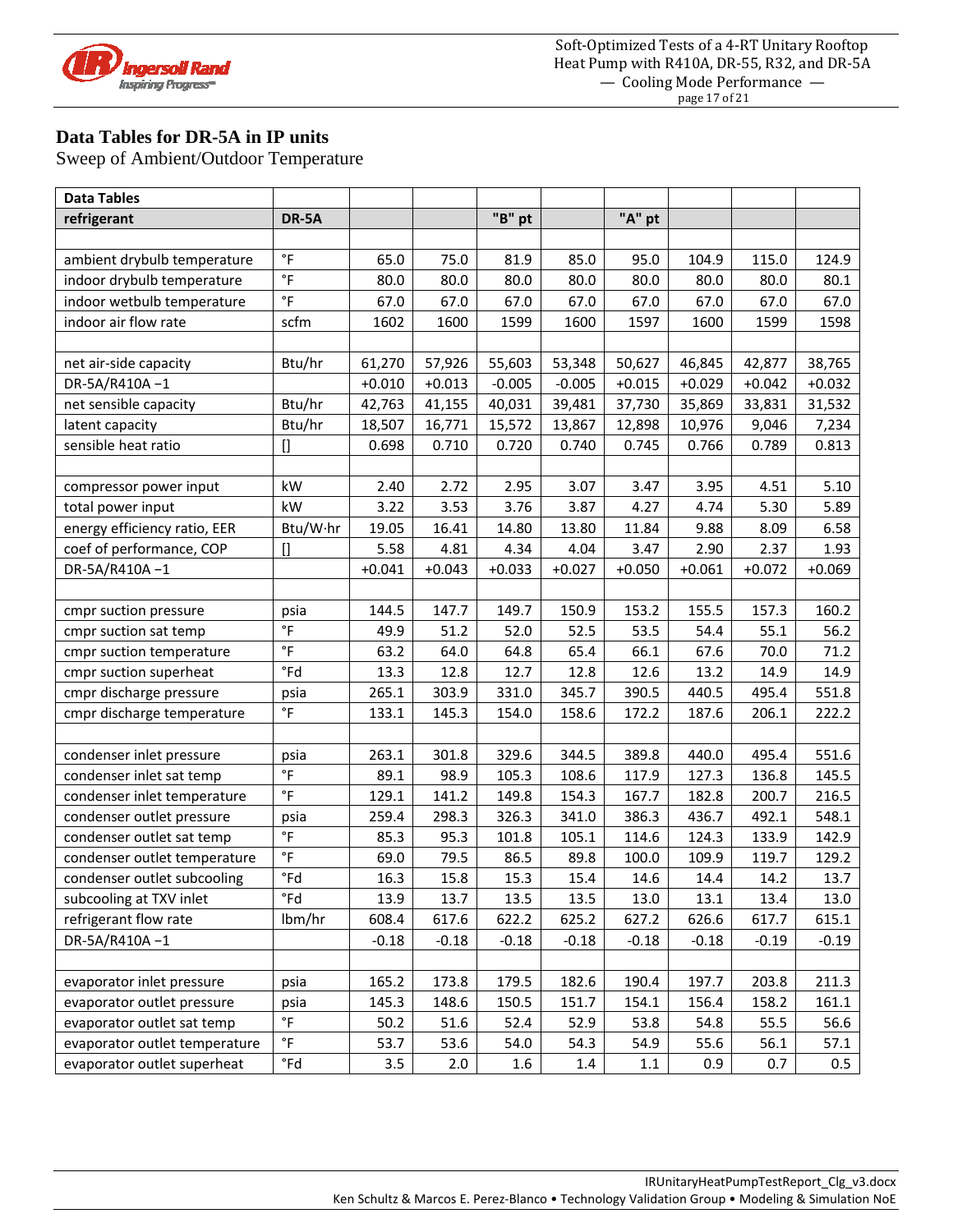

# **Data Tables for R410A in SI units**

| <b>Data Tables</b>            |                   |       |       |        |       |        |       |       |       |
|-------------------------------|-------------------|-------|-------|--------|-------|--------|-------|-------|-------|
| refrigerant                   | <b>R410A</b>      |       |       | "B" pt |       | "A" pt |       |       |       |
|                               |                   |       |       |        |       |        |       |       |       |
| ambient drybulb temperature   | $^{\circ}$ C      | 18.3  | 23.9  | 27.8   | 29.4  | 35.0   | 40.6  | 46.1  | 51.7  |
| indoor drybulb temperature    | $\overline{c}$    | 26.7  | 26.7  | 26.7   | 26.7  | 26.7   | 26.7  | 26.7  | 26.7  |
| indoor wetbulb temperature    | $^{\circ}$ C      | 19.4  | 19.5  | 19.5   | 19.4  | 19.4   | 19.4  | 19.4  | 19.4  |
| indoor air flow rate          | $m^3/s$           | 0.754 | 0.756 | 0.752  | 0.756 | 0.754  | 0.752 | 0.754 | 0.754 |
|                               |                   |       |       |        |       |        |       |       |       |
| net air-side capacity         | kW                | 17.79 | 16.76 | 16.37  | 15.72 | 14.61  | 13.35 | 12.06 | 11.01 |
| R410A/R410A-1                 |                   |       |       |        |       |        |       |       |       |
| net sensible capacity         | kW                | 12.43 | 11.92 | 11.47  | 11.41 | 10.86  | 10.20 | 9.62  | 9.07  |
| latent capacity               | kW                | 5.36  | 4.84  | 4.90   | 4.31  | 3.76   | 3.15  | 2.44  | 1.93  |
| sensible heat ratio           | $\mathsf{I}$      | 0.699 | 0.711 | 0.701  | 0.726 | 0.743  | 0.764 | 0.798 | 0.824 |
|                               |                   |       |       |        |       |        |       |       |       |
| compressor power input        | kW                | 2.49  | 2.81  | 3.08   | 3.18  | 3.61   | 4.10  | 4.66  | 5.31  |
| total power input             | kW                | 3.32  | 3.63  | 3.90   | 3.99  | 4.42   | 4.89  | 5.45  | 6.10  |
| energy efficiency ratio, EER  | Btu/W·hr          | 18.30 | 15.74 | 14.33  | 13.43 | 11.29  | 9.31  | 7.55  | 6.16  |
| coef of performance, COP      | $[]$              | 5.36  | 4.61  | 4.20   | 3.94  | 3.31   | 2.73  | 2.21  | 1.80  |
| R410A/R410A-1                 |                   |       |       |        |       |        |       |       |       |
|                               |                   |       |       |        |       |        |       |       |       |
| cmpr suction pressure         | kPa               | 1022  | 1039  | 1062   | 1067  | 1088   | 1107  | 1126  | 1146  |
| cmpr suction sat temp         | $^{\circ}{\rm C}$ | 8.0   | 8.6   | 9.3    | 9.4   | 10.1   | 10.7  | 11.3  | 11.9  |
| cmpr suction temperature      | $\rm ^{\circ}C$   | 14.7  | 15.1  | 16.2   | 16.1  | 17.2   | 18.3  | 19.0  | 20.1  |
| cmpr suction superheat        | °Cd               | 6.7   | 6.5   | 6.9    | 6.7   | 7.2    | 7.6   | 7.8   | 8.2   |
| cmpr discharge pressure       | kPa               | 1940  | 2215  | 2428   | 2519  | 2849   | 3220  | 3612  | 4027  |
| cmpr discharge temperature    | $^{\circ}$ C      | 51.7  | 58.2  | 63.6   | 65.2  | 73.1   | 81.4  | 89.8  | 99.1  |
|                               |                   |       |       |        |       |        |       |       |       |
| condenser inlet pressure      | kPa               | 1923  | 2201  | 2416   | 2508  | 2840   | 3213  | 3607  | 4026  |
| condenser inlet sat temp      | $^{\circ}$ C      | 30.8  | 36.2  | 40.0   | 41.5  | 46.7   | 52.1  | 57.2  | 62.2  |
| condenser inlet temperature   | $^{\circ}$ C      | 49.9  | 56.4  | 61.6   | 63.4  | 71.1   | 79.3  | 87.6  | 96.6  |
| condenser outlet pressure     | kPa               | 1891  | 2172  | 2388   | 2479  | 2813   | 3187  | 3581  | 3998  |
| condenser outlet sat temp     | $^{\circ}{\rm C}$ | 30.0  | 35.5  | 39.4   | 40.9  | 46.2   | 51.6  | 56.8  | 61.8  |
| condenser outlet temperature  | $^{\circ}{\rm C}$ | 20.9  | 26.5  | 30.6   | 32.3  | 37.9   | 43.5  | 49.0  | 54.3  |
| condenser outlet subcooling   | °Cd               | 9.1   | 9.0   | 8.8    | 8.6   | 8.3    | 8.2   | 7.8   | 7.5   |
| subcooling at TXV inlet       | °Cd               | 7.5   | 7.6   | 7.5    | 7.4   | 7.3    | 7.3   | 7.2   | 7.0   |
| refrigerant flow rate         | kg/hr             | 337.3 | 340.2 | 344.9  | 346.0 | 346.4  | 347.4 | 345.7 | 342.5 |
| R410A/R410A-1                 |                   |       |       |        |       |        |       |       |       |
|                               |                   |       |       |        |       |        |       |       |       |
| evaporator inlet pressure     | kPa               | 1215  | 1279  | 1335   | 1357  | 1422   | 1488  | 1550  | 1603  |
| evaporator outlet pressure    | kPa               | 1030  | 1048  | 1071   | 1076  | 1097   | 1116  | 1135  | 1156  |
| evaporator outlet sat temp    | $^{\circ}$ C      | 8.3   | 8.8   | 9.6    | 9.7   | 10.4   | 11.0  | 11.6  | 12.2  |
| evaporator outlet temperature | $^{\circ}$ C      | 10.2  | 9.7   | 10.2   | 10.4  | 11.1   | 11.5  | 12.1  | 12.7  |
| evaporator outlet superheat   | $^{\circ}$ Cd     | 1.9   | 0.9   | 0.6    | 0.6   | 0.7    | 0.6   | 0.5   | 0.5   |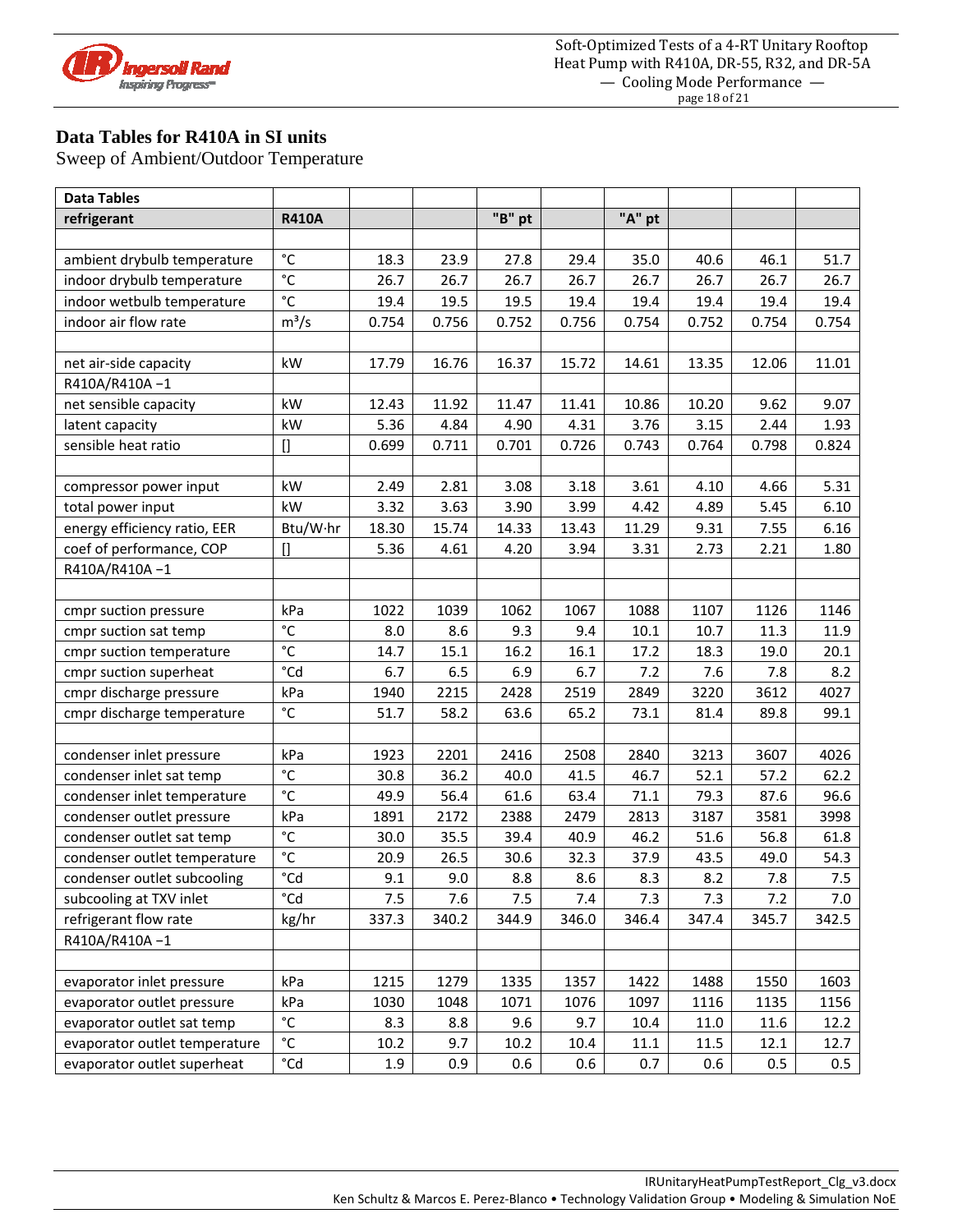

#### **Data Tables for DR-55 in SI units**

| <b>Data Tables</b>            |                   |          |          |          |          |          |          |          |          |
|-------------------------------|-------------------|----------|----------|----------|----------|----------|----------|----------|----------|
| refrigerant                   | <b>DR-55</b>      |          |          | "B" pt   |          | "A" pt   |          |          |          |
|                               |                   |          |          |          |          |          |          |          |          |
| ambient drybulb temperature   | $^{\circ}$ C      | 18.3     | 24.0     | 27.8     | 29.5     | 35.0     | 40.6     | 46.1     | 51.9     |
| indoor drybulb temperature    | $\overline{c}$    | 26.7     | 26.7     | 26.7     | 26.7     | 26.7     | 26.7     | 26.7     | 27.3     |
| indoor wetbulb temperature    | $\rm ^{\circ}C$   | 19.5     | 19.5     | 19.5     | 19.5     | 19.5     | 19.5     | 19.5     | 19.5     |
| indoor air flow rate          | $m^3/s$           | 0.754    | 0.754    | 0.751    | 0.752    | 0.753    | 0.756    | 0.754    | 0.754    |
|                               |                   |          |          |          |          |          |          |          |          |
| net air-side capacity         | kW                | 17.60    | 16.70    | 16.15    | 15.73    | 14.67    | 13.34    | 12.24    | 10.97    |
| DR-55/R410A-1                 |                   | $-0.010$ | $-0.003$ | $-0.014$ | $+0.001$ | $+0.004$ | $-0.000$ | $+0.014$ | $-0.003$ |
| net sensible capacity         | kW                | 12.36    | 11.92    | 11.56    | 11.45    | 10.93    | 10.39    | 9.77     | 9.59     |
| latent capacity               | kW                | 5.24     | 4.79     | 4.59     | 4.29     | 3.73     | 2.95     | 2.47     | 1.38     |
| sensible heat ratio           | $\prod$           | 0.702    | 0.713    | 0.716    | 0.728    | 0.745    | 0.779    | 0.798    | 0.874    |
|                               |                   |          |          |          |          |          |          |          |          |
| compressor power input        | kW                | 2.38     | 2.70     | 2.93     | 3.04     | 3.45     | 3.92     | 4.46     | 5.08     |
| total power input             | kW                | 3.20     | 3.52     | 3.74     | 3.85     | 4.25     | 4.72     | 5.26     | 5.87     |
| energy efficiency ratio, EER  | Btu/W·hr          | 18.75    | 16.20    | 14.74    | 13.94    | 11.77    | 9.65     | 7.94     | 6.37     |
| coef of performance, COP      | $[$               | 5.50     | 4.75     | 4.32     | 4.09     | 3.45     | 2.83     | 2.33     | 1.87     |
| DR-55/R410A-1                 |                   | $+0.025$ | $+0.029$ | $+0.029$ | $+0.038$ | $+0.043$ | $+0.037$ | $+0.052$ | $+0.035$ |
|                               |                   |          |          |          |          |          |          |          |          |
| cmpr suction pressure         | kPa               | 1004     | 1026     | 1043     | 1049     | 1066     | 1080     | 1089     | 1116     |
| cmpr suction sat temp         | $^{\circ}$ C      | 9.7      | 10.4     | 11.0     | 11.2     | 11.7     | 12.2     | 12.4     | 13.3     |
| cmpr suction temperature      | $\rm ^{\circ}C$   | 16.6     | 16.9     | 17.6     | 17.9     | 18.8     | 19.8     | 20.5     | 19.5     |
| cmpr suction superheat        | °Cd               | 6.9      | 6.5      | 6.7      | 6.7      | 7.1      | 7.7      | 8.0      | 6.2      |
| cmpr discharge pressure       | kPa               | 1840     | 2107     | 2303     | 2397     | 2711     | 3060     | 3440     | 3846     |
| cmpr discharge temperature    | $^{\circ}{\rm C}$ | 55.1     | 61.7     | 66.8     | 69.0     | 77.2     | 86.0     | 95.4     | 102.7    |
|                               |                   |          |          |          |          |          |          |          |          |
| condenser inlet pressure      | kPa               | 1827     | 2096     | 2294     | 2387     | 2707     | 3057     | 3440     | 3846     |
| condenser inlet sat temp      | $^{\circ}$ C      | 31.4     | 36.8     | 40.5     | 42.1     | 47.4     | 52.6     | 57.9     | 62.9     |
| condenser inlet temperature   | $^{\circ}$ C      | 53.0     | 59.5     | 64.6     | 66.7     | 74.8     | 83.4     | 92.6     | 99.7     |
| condenser outlet pressure     | kPa               | 1801     | 2072     | 2270     | 2364     | 2683     | 3034     | 3417     | 3822     |
| condenser outlet sat temp     | $^{\circ}{\rm C}$ | 29.6     | 35.1     | 38.8     | 40.5     | 45.8     | 51.2     | 56.5     | 61.7     |
| condenser outlet temperature  | $^{\circ}$ C      | 20.7     | 26.5     | 30.6     | 32.3     | 37.9     | 43.4     | 48.7     | 54.5     |
| condenser outlet subcooling   | °Cd               | 8.9      | 8.6      | $8.2\,$  | 8.2      | 8.0      | 7.8      | 7.8      | 7.2      |
| subcooling at TXV inlet       | °Cd               | 7.5      | 7.3      | 7.1      | 7.1      | 7.1      | 7.1      | 7.3      | 6.7      |
| refrigerant flow rate         | kg/hr             | 280.8    | 286.4    | 287.9    | 290.3    | 288.1    | 288.4    | 284.6    | 288.1    |
| DR-55/R410A-1                 |                   | $-16.8$  | $-15.8$  | $-16.5$  | $-16.1$  | $-16.8$  | $-17.0$  | $-17.7$  | $-15.9$  |
|                               |                   |          |          |          |          |          |          |          |          |
| evaporator inlet pressure     | kPa               | 1149     | 1210     | 1253     | 1273     | 1325     | 1375     | 1415     | 1485     |
| evaporator outlet pressure    | kPa               | 1011     | 1032     | 1050     | 1056     | 1073     | 1087     | 1096     | 1123     |
| evaporator outlet sat temp    | $^{\circ}$ C      | 9.9      | 10.6     | 11.2     | 11.4     | 11.9     | 12.4     | 12.6     | 13.5     |
| evaporator outlet temperature | $^{\circ}$ C      | 11.1     | 11.2     | 11.7     | 11.8     | 12.4     | 12.8     | 13.0     | 13.7     |
| evaporator outlet superheat   | °Cd               | 1.2      | 0.6      | $0.5\,$  | 0.5      | 0.5      | 0.5      | 0.4      | 0.2      |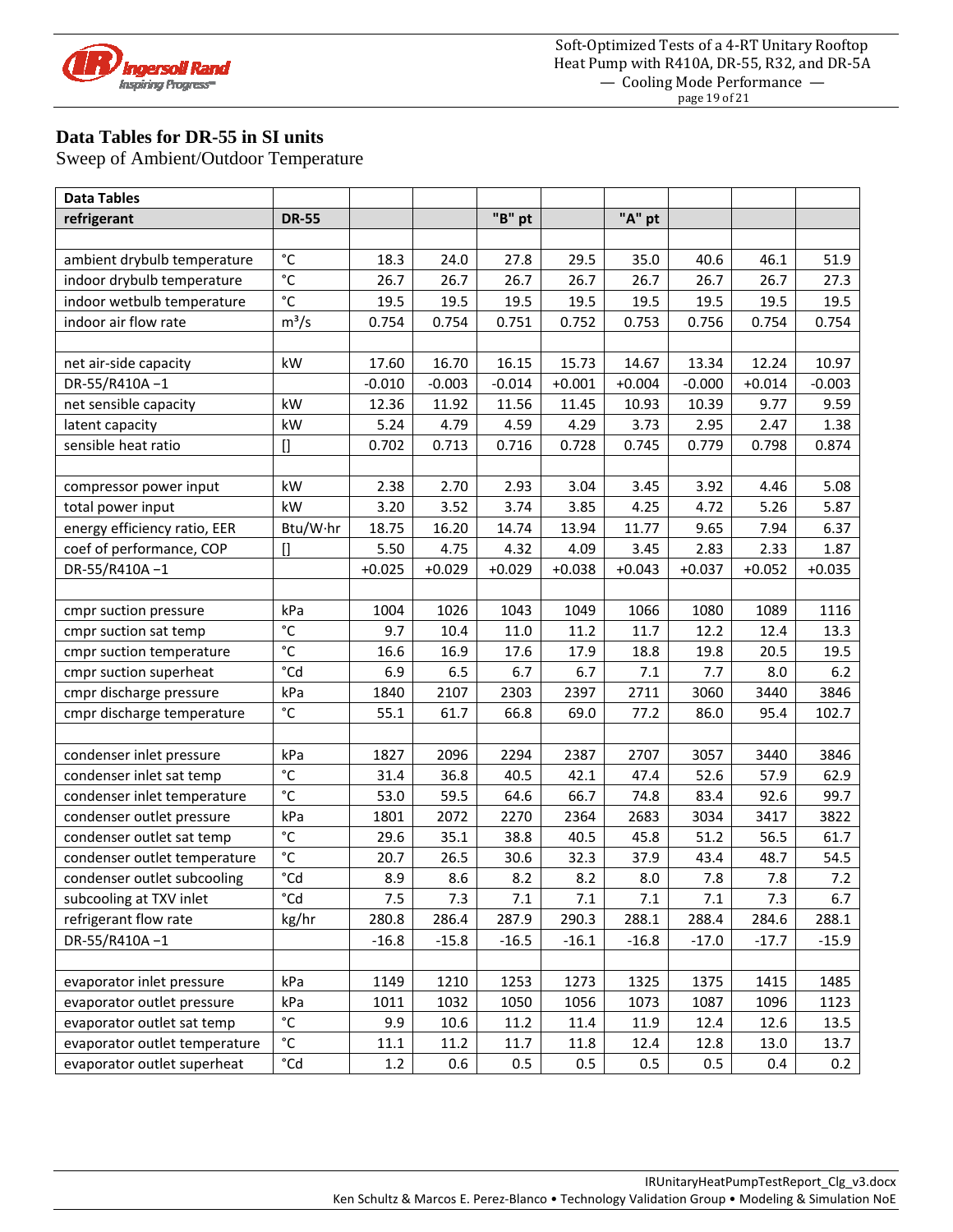

### **Data Tables for R32 in SI units**

| <b>Data Tables</b>            |                                                                                                                                                                                          |          |          |          |          |          |          |          |          |
|-------------------------------|------------------------------------------------------------------------------------------------------------------------------------------------------------------------------------------|----------|----------|----------|----------|----------|----------|----------|----------|
| refrigerant                   | <b>R32</b>                                                                                                                                                                               |          |          | "B" pt   |          | "A" pt   |          |          |          |
|                               |                                                                                                                                                                                          |          |          |          |          |          |          |          |          |
| ambient drybulb temperature   | $^{\circ}$ C                                                                                                                                                                             | 18.3     | 23.9     | 27.8     | 29.5     | 35.0     | 40.6     | 46.1     | 49.2     |
| indoor drybulb temperature    | $^{\circ}$ C                                                                                                                                                                             | 26.7     | 26.7     | 26.7     | 26.7     | 26.7     | 26.7     | 26.7     | 26.6     |
| indoor wetbulb temperature    | $\rm ^{\circ}C$                                                                                                                                                                          | 19.5     | 19.5     | 19.4     | 19.5     | 19.5     | 19.5     | 19.5     | 19.5     |
| indoor air flow rate          | $m^3/s$                                                                                                                                                                                  | 0.755    | 0.754    | 0.754    | 0.754    | 0.752    | 0.753    | 0.755    | 0.756    |
|                               |                                                                                                                                                                                          |          |          |          |          |          |          |          |          |
| net air-side capacity         | kW                                                                                                                                                                                       | 17.58    | 16.78    | 16.22    | 15.84    | 14.78    | 13.69    | 12.33    | 11.68    |
| R32/R410A-1                   |                                                                                                                                                                                          | $-0.011$ | $+0.002$ | $-0.010$ | $+0.007$ | $+0.012$ | $+0.026$ | $+0.023$ | $+0.013$ |
| net sensible capacity         | kW                                                                                                                                                                                       | 12.37    | 11.91    | 11.61    | 11.45    | 10.92    | 10.37    | 9.73     | 9.27     |
| latent capacity               | kW                                                                                                                                                                                       | 5.22     | 4.88     | 4.61     | 4.39     | 3.87     | 3.32     | 2.60     | 2.41     |
| sensible heat ratio           | $[] \centering \includegraphics[width=0.47\textwidth]{images/TrDiS-Architecture.png} \caption{The 3D (top) and 4D (bottom) are shown in the left and right.} \label{TrDiS-Architecture}$ | 0.703    | 0.709    | 0.716    | 0.723    | 0.739    | 0.758    | 0.789    | 0.794    |
|                               |                                                                                                                                                                                          |          |          |          |          |          |          |          |          |
| compressor power input        | kW                                                                                                                                                                                       | 2.33     | 2.63     | 2.89     | 3.00     | 3.43     | 3.95     | 4.55     | 4.91     |
| total power input             | kW                                                                                                                                                                                       | 3.15     | 3.44     | 3.69     | 3.80     | 4.23     | 4.75     | 5.34     | 5.71     |
| energy efficiency ratio, EER  | Btu/W·hr                                                                                                                                                                                 | 19.07    | 16.64    | 14.99    | 14.22    | 11.92    | 9.84     | 7.88     | 6.98     |
| coef of performance, COP      | []                                                                                                                                                                                       | 5.59     | 4.88     | 4.39     | 4.17     | 3.49     | 2.88     | 2.31     | 2.05     |
| R32/R410A-1                   |                                                                                                                                                                                          | $+0.042$ | $+0.057$ | $+0.046$ | $+0.059$ | $+0.056$ | $+0.057$ | $+0.044$ | $+0.019$ |
|                               |                                                                                                                                                                                          |          |          |          |          |          |          |          |          |
| cmpr suction pressure         | kPa                                                                                                                                                                                      | 1097     | 1119     | 1134     | 1141     | 1160     | 1173     | 1185     | 1188     |
| cmpr suction sat temp         | °C                                                                                                                                                                                       | 9.7      | 10.4     | 10.8     | 11.0     | 11.6     | 12.0     | 12.3     | 12.4     |
| cmpr suction temperature      | $\rm ^{\circ}C$                                                                                                                                                                          | 19.4     | 20.0     | 20.4     | 20.7     | 21.5     | 23.6     | 24.6     | 25.0     |
| cmpr suction superheat        | °Cd                                                                                                                                                                                      | 9.7      | 9.6      | 9.6      | 9.6      | 9.9      | 11.7     | 12.3     | 12.6     |
| cmpr discharge pressure       | kPa                                                                                                                                                                                      | 1937     | 2221     | 2436     | 2532     | 2875     | 3245     | 3640     | 3877     |
| cmpr discharge temperature    | $^{\circ}$ C                                                                                                                                                                             | 62.4     | 70.1     | 76.0     | 78.5     | 87.9     | 100.0    | 112.0    | 119.0    |
|                               |                                                                                                                                                                                          |          |          |          |          |          |          |          |          |
| condenser inlet pressure      | kPa                                                                                                                                                                                      | 1930     | 2215     | 2432     | 2530     | 2871     | 3245     | 3643     | 3880     |
| condenser inlet sat temp      | $^{\circ}$ C                                                                                                                                                                             | 30.0     | 35.5     | 39.2     | 40.9     | 46.1     | 51.4     | 56.5     | 59.4     |
| condenser inlet temperature   | °C                                                                                                                                                                                       | 59.6     | 67.2     | 72.9     | 75.4     | 84.6     | 96.1     | 107.6    | 114.2    |
| condenser outlet pressure     | kPa                                                                                                                                                                                      | 1909     | 2196     | 2413     | 2511     | 2852     | 3226     | 3623     | 3859     |
| condenser outlet sat temp     | $^{\circ}$ C                                                                                                                                                                             | 29.6     | 35.1     | 38.9     | 40.5     | 45.9     | 51.2     | 56.3     | 59.1     |
| condenser outlet temperature  | $^{\circ}$ C                                                                                                                                                                             | 21.2     | 27.1     | 31.0     | 32.8     | 38.5     | 43.8     | 49.1     | 52.0     |
| condenser outlet subcooling   | $^{\circ}$ Cd                                                                                                                                                                            | 8.4      | 8.1      | 7.9      | 7.8      | 7.4      | 7.4      | 7.2      | 7.1      |
| subcooling at TXV inlet       | °Cd                                                                                                                                                                                      | 7.2      | 7.0      | 6.9      | 6.8      | 6.5      | 6.7      | 6.6      | 6.7      |
| refrigerant flow rate         | kg/hr                                                                                                                                                                                    | 225.5    | 228.1    | 229.8    | 230.2    | 229.8    | 225.4    | 221.1    | 217.0    |
| R32/R410A-1                   |                                                                                                                                                                                          | $-33.2$  | $-32.9$  | $-33.4$  | $-33.5$  | $-33.7$  | $-35.1$  | $-36.0$  | $-36.6$  |
|                               |                                                                                                                                                                                          |          |          |          |          |          |          |          |          |
| evaporator inlet pressure     | kPa                                                                                                                                                                                      | 1195     | 1242     | 1275     | 1290     | 1334     | 1365     | 1396     | 1405     |
| evaporator outlet pressure    | kPa                                                                                                                                                                                      | 1101     | 1122     | 1137     | 1145     | 1163     | 1176     | 1189     | 1191     |
| evaporator outlet sat temp    | °C                                                                                                                                                                                       | 9.8      | $10.5\,$ | 10.9     | 11.1     | 11.7     | 12.0     | 12.4     | 12.5     |
| evaporator outlet temperature | $^{\circ}$ C                                                                                                                                                                             | 13.6     | 13.0     | 12.4     | 12.5     | 12.9     | 15.7     | 14.9     | 14.5     |
| evaporator outlet superheat   | $^{\circ}\mathsf{Cd}$                                                                                                                                                                    | 3.8      | $2.5\,$  | $1.5\,$  | 1.4      | 1.2      | 3.7      | 2.5      | 2.0      |